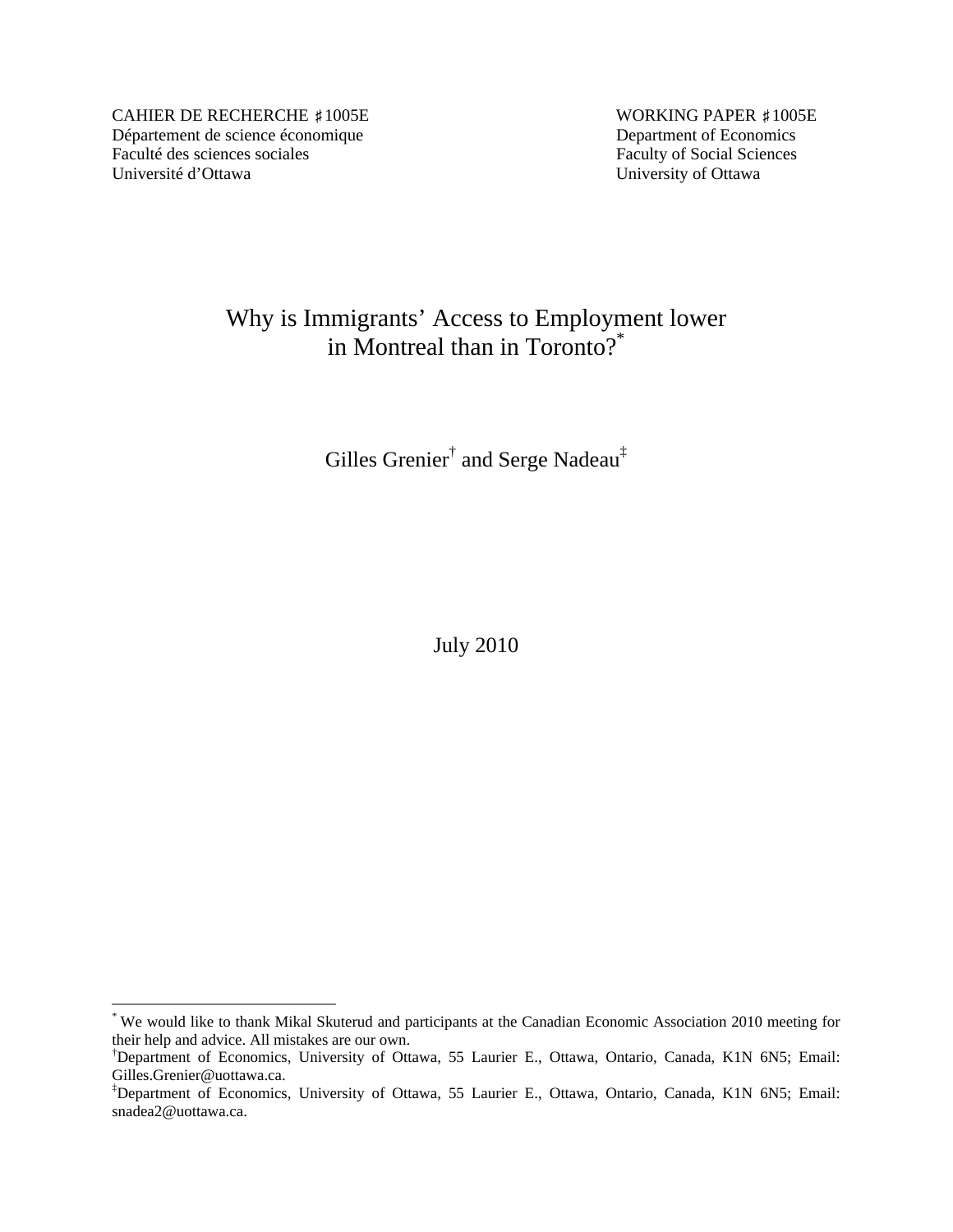## *Abstract*

*This paper explores reasons why the employment rate gap between immigrants and Canadian born individuals is larger in Montreal than in Toronto. A major reason is language: relative to Canadian born individuals, immigrants in Montreal are significantly less likely to know French than their Toronto counterparts to know English and their knowledge of French is less rewarded by employers than their Toronto counterparts' knowledge of English. We also find that holding other factors constant, the performance of immigrants according to their countries of origin is remarkably similar in Montreal and Toronto: in both metropolitan areas, immigrants from Europe and India generally perform better than immigrants from China, Taiwan and Muslim countries. While we do not find any evidence that Quebec's different immigration policy is causing the larger immigrant employment rate gap in Montreal, we cannot rule out the possibility that immigrants would be subject to more labour market discrimination in Montreal than in Toronto. However, this discrimination would be French language related as opposed to being ethnicity related. Results are generally similar for both male and female immigrants.* 

**Key words:** *Employment rate differentials, immigrants vs. Canadian-born individuals, Montreal and Toronto, immigration policies.*

## **JEL Classification**: J200.

## *Résumé*

*Ce document explore les raisons pour lesquelles l'écart de taux d'emploi entre les immigrants et les personnes nées au Canada est plus grand à Montréal qu'à Toronto. Une raison importante est la langue : par rapport aux Canadiens de naissance, les immigrants à Montréal sont beaucoup moins susceptibles de connaître le français que leurs homologues à Toronto de connaître l'anglais, et leur connaissance du français est moins récompensée par les employeurs que la connaissance de l'anglais des immigrants à Toronto. Nous trouvons également que, toutes choses égales par ailleurs, la performance des immigrants selon le pays d'origine est remarquablement similaire à Montréal et à Toronto : dans les deux régions métropolitaines, les immigrants de l'Europe et de l'Inde ont en général une meilleure performance que ceux de Chine, de Taïwan et des pays musulmans. Bien qu'il n'y ait pas de preuve que la politique d'immigration spécifique du Québec soit la cause du plus grand écart de taux d'emploi à Montréal, nous ne pouvons pas exclure la possibilité qu'il y ait une plus grande discrimination sur le marché du travail contre les immigrants à Montréal qu'à Toronto. Toutefois, cette discrimination serait liée à la langue plutôt qu'à l'ethnicité. Les résultats sont généralement similaires pour les hommes et pour les femmes.* 

**Mots clés:** *Différences de taux d'emploi, immigrants versus personnes nées au Canada, Montréal et Toronto, politiques d'immigration.*

**Classification JEL**: J200.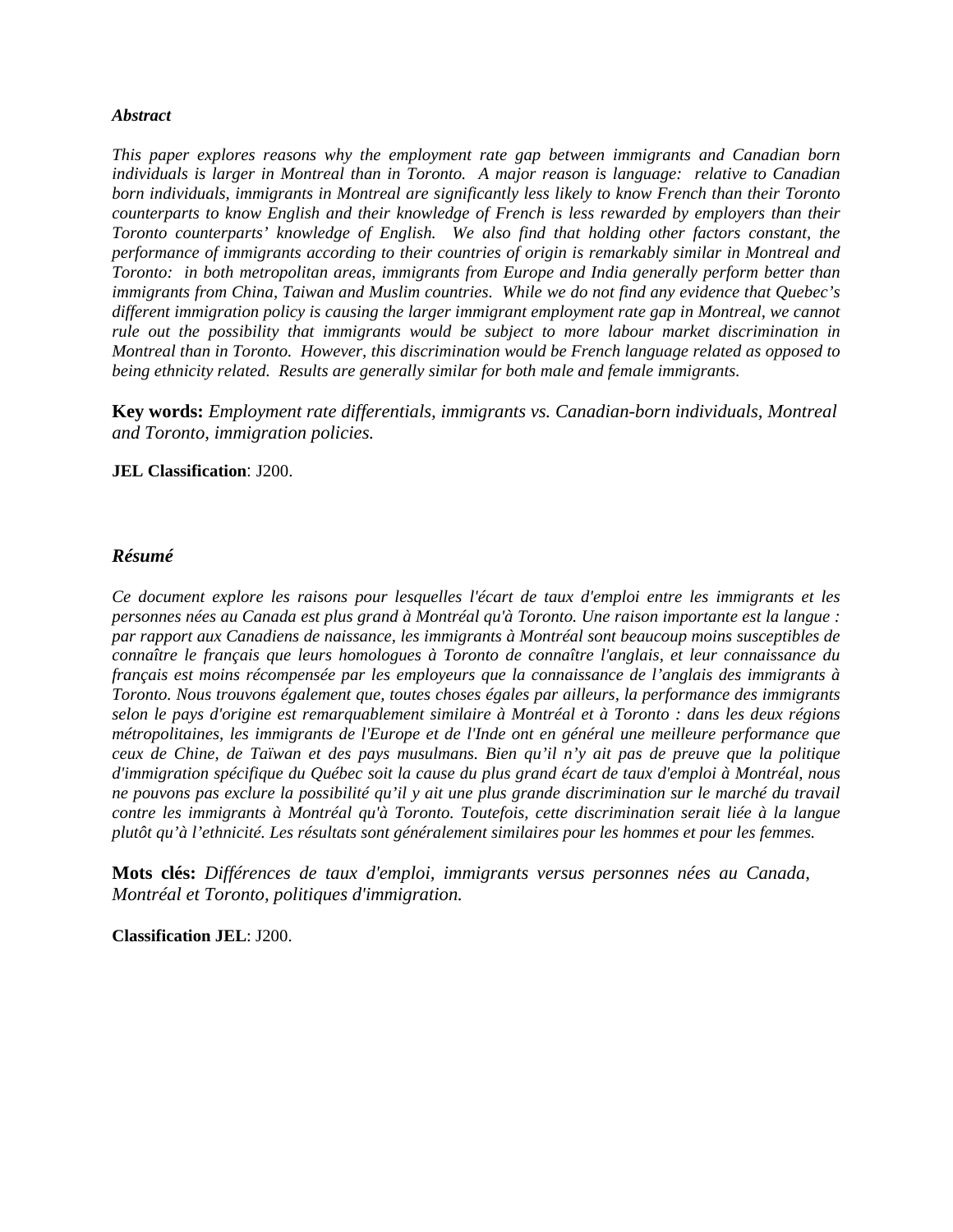#### **1. Introduction**

 $\overline{a}$ 

It is a truism that Canada is a nation of immigrants. For example, Statistics Canada estimates that net international immigration contributed to about two-thirds of Canada's population growth between 2001 and 2006, and that it could become the only source of population growth by about 2030 (Statistics Canada 2007). While increasing immigration may not be the panacea to Canada's population aging challenges that it is sometimes played up to be,<sup>1</sup> the fact is that it has been and will probably remain an important pillar of Canada's governments labour market strategy for the foreseeable future (as a point of fact, since the 2006 budget, federal funding for immigrant related issues has increased by more than \$400 million a year). In that context, an important gauge of policy success is whether or not immigrants are as well integrated in the labour market as their Canadian born counterparts and, if it is not the case, what are the reasons for that.

 As a province of Canada, Quebec shares similar demographic characteristics to those of the rest of the country and immigration is also seen as an important element of future labour market makeup. But Quebec faces further challenges because it has to integrate its immigrants to a culture that is different from the dominant one on the continent. While immigrants in the rest of Canada naturally tend to assimilate to the English language, those in Quebec often face situations where English and French are in competition. This creates a different dynamics for the economic integration of immigrants. It has recently been noticed (see Boudarbat and Boulet 2010, Nadeau and Seckin 2010) that immigrants in Quebec do not perform as well as immigrants elsewhere in Canada compared to their Canadian born counterparts.

Two key measures of labour market integration for immigrants are the employment rate gap (which is the difference between the employment rate of immigrants and that of Canadian born individuals) and the wage gap (which is the relative difference between the average wage of immigrants and that of Canadian born individuals). Most studies in the past have focused on the immigrant wage

<sup>&</sup>lt;sup>1</sup> See, for example, Mérette (2009) for a sobering assessment of the role that increased immigration could play in reducing the negative welfare impact of population aging in Canada.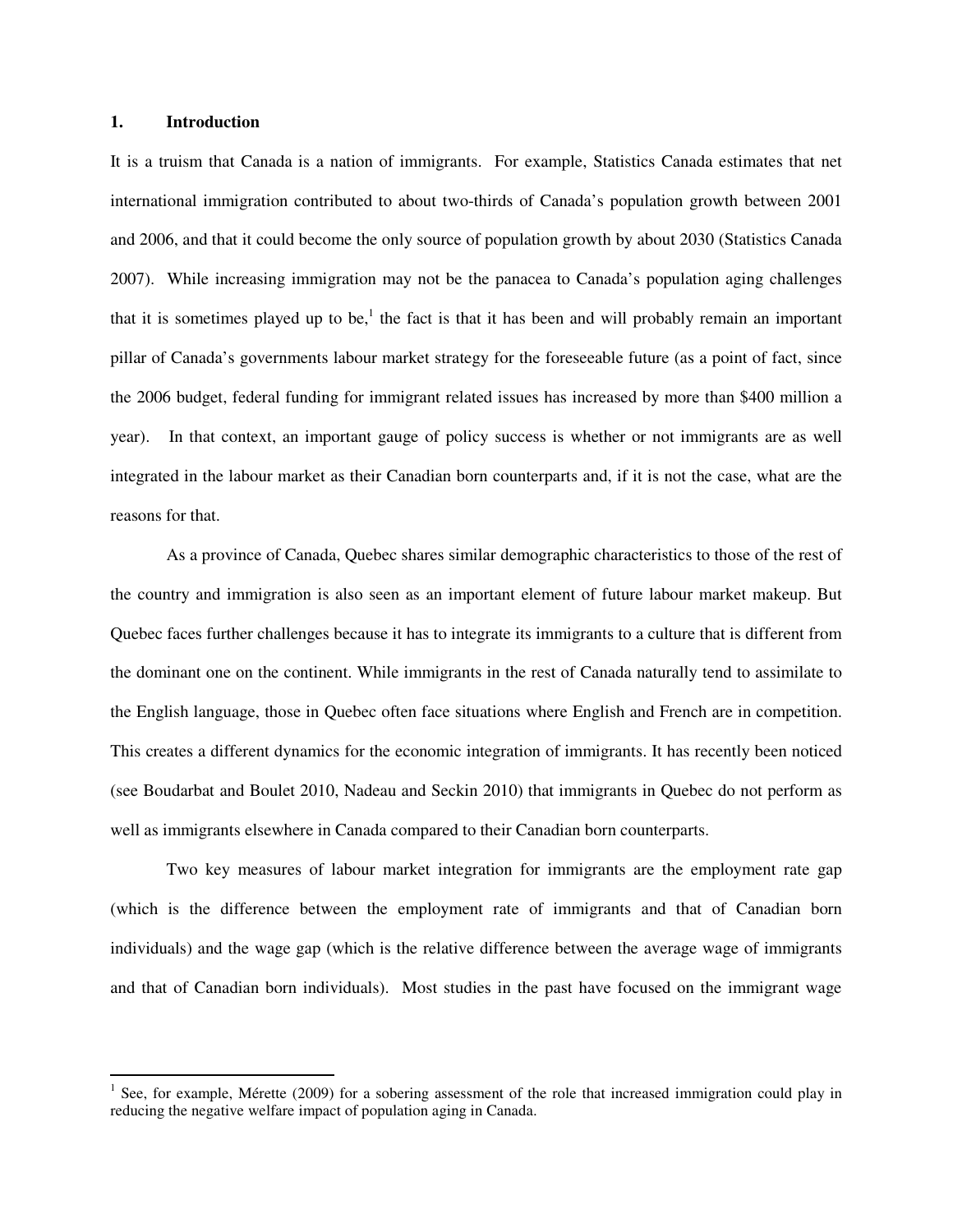$gap<sup>2</sup>$  They have generally found that the wage gap between Canadian born and immigrant workers is mostly due to immigrants' poorer language skills and the lack of recognition of immigrants' foreign experience and education. Discrimination is generally not ruled out.

This paper analyzes and compares the employment rate gap between immigrants and Canadian born individuals in the Montreal and Toronto metropolitan areas.<sup>3</sup> Those regions are chosen because they are the main places of settlement of immigrants in Quebec and in Ontario. The focus is on employment, rather than on wages, because we observe (see below) that immigrants' access to employment relative to Canadian born individuals is much lower in Montreal than in Toronto, while the wage gap is actually slightly larger in Toronto than in Montreal.

 From a policy point of view, this analysis can especially be a useful exercise for Quebec for two (related) reasons. First, since Quebec's population is aging more rapidly than that of the rest of Canada (ROC), successful integration of immigrants in Quebec is even more important than that in the ROC—it is indeed ironic that the place in Canada where immigration could provide the largest economic benefit is the one where immigrants perform the most poorly. Second, since Quebec has a different immigration policy than the ROC, it is important for Quebec to understand why Montreal is less effective in attracting successful immigrants than Toronto so that it can adjust its selection criteria accordingly, if possible. We investigate a number of explanations in that regard, including: the extent to which immigrants in Montreal have poorer languages skills than immigrants in Toronto; the extent to which immigrants in Montreal have less transferable human capital than immigrants in Toronto because of their countries of origin; whether Quebec's immigration policy puts too much emphasis on French skills and not enough on "other skills;" and the extent to which immigrants might be more discriminated against in Montreal than in Toronto.

 $\overline{a}$ 

 $2^2$  For studies of the causes of the wage gap between immigrant and Canadian born workers, see, for example, Bloom, Grenier and Gunderson (1995), Schaafsma and Sweetman (2001), Aydemir and Skuterud (2005), Frenette and Morrissette (2005), Picot and Sweetman (2005), Picot and Hou (2009) and Green and Worswick (2010).

 $3$  Note that this study is not the first to compare immigrant employment rate gap issues between Quebec and the rest of Canada (see, for example, Boudarbat and Boulet 2010). However, to our knowledge, there is no other study comparing the sources of the immigrant employment rate gap in Montreal with those in Toronto, and doing so in a systematic manner.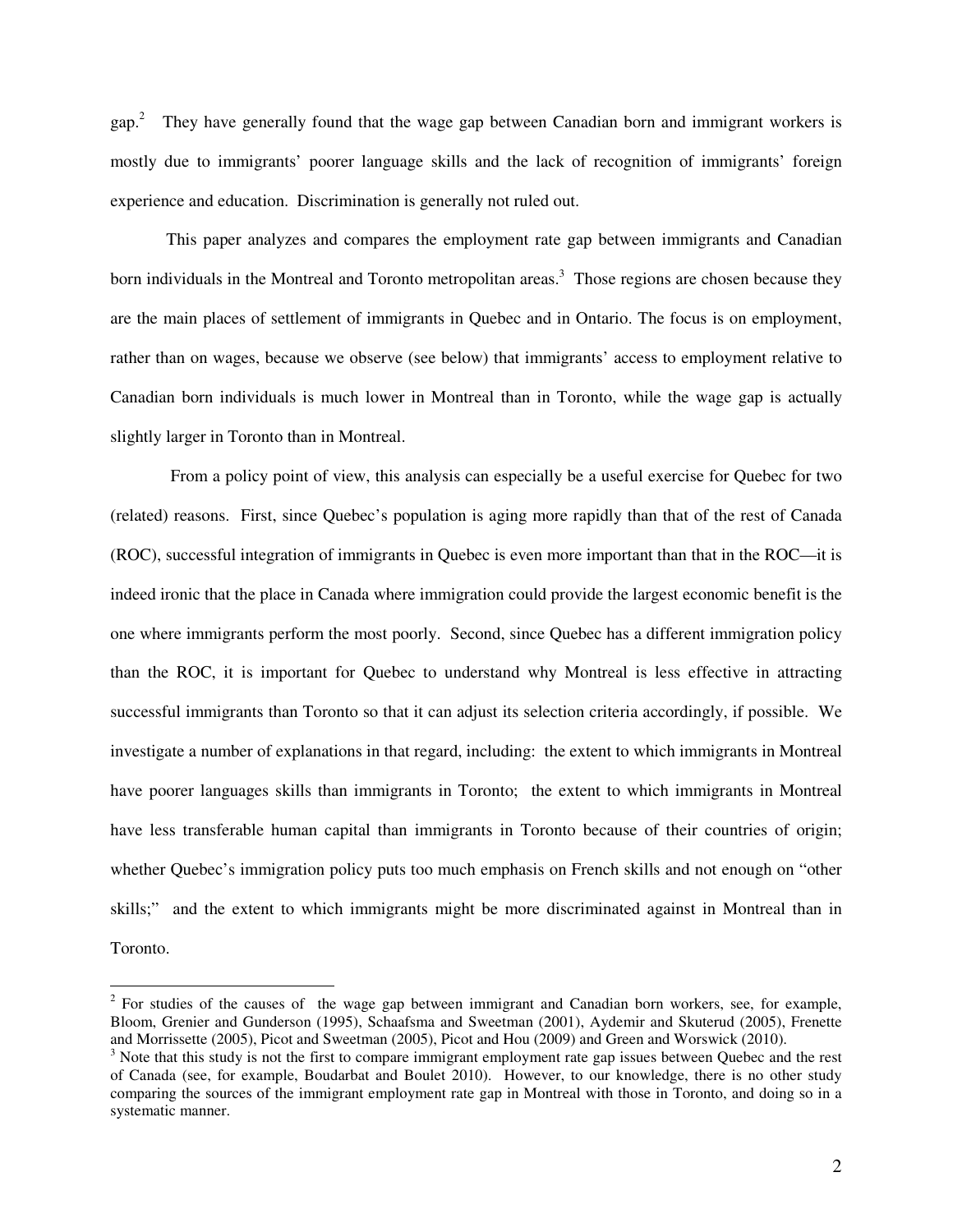This paper is organized as follows. Section 2 describes the data used and discusses summary statistics. Section 3 proposes explanations for the observed difference. Section 4 presents a variant of the Blinder-Oaxaca decomposition method to statistically validate these explanations. Section 5 presents the empirical results and Section 6 concludes.

#### **2. Data and Descriptive Statistics**

The data for our analysis come from the Statistics Canada 2006 Microdata Masterfile. The advantage of this dataset is that it provides a very large sample of Canadian born individuals and of immigrants, with very detailed information on the latter's countries of origin. To eliminate as many extraneous factors as possible, the sample is restricted to working age men and women living in the metropolitan areas of Montreal and Toronto, working age being defined as ages 18 to 64. Excluded from the sample are nonpermanent residents (foreign students, workers with temporary permits and those waiting to receive the status of refugee) and immigrants who arrived in 2005 and 2006 (because of our definition of full-time full-year work during the year 2005). Appendix A provides a detailed description of the variables used in our analysis.

- < Table 1 approximately here >
- < Table 2 approximately here >

Key statistical characteristics of the samples are reported in Table 1 and Table 2. The samples are divided between males and females, Canadian Born and Immigrants, and Montreal and Toronto. Among the many features that are shown, two facts from Table 1 and Table 2 will play a key role in our analysis:

• Immigrants in Toronto are more likely to know the predominant language of work where they live than immigrants in Montreal. For example, 96.4 percent of male immigrants living in Toronto know English compared with 80.4 percent of male immigrants knowing French in Montreal.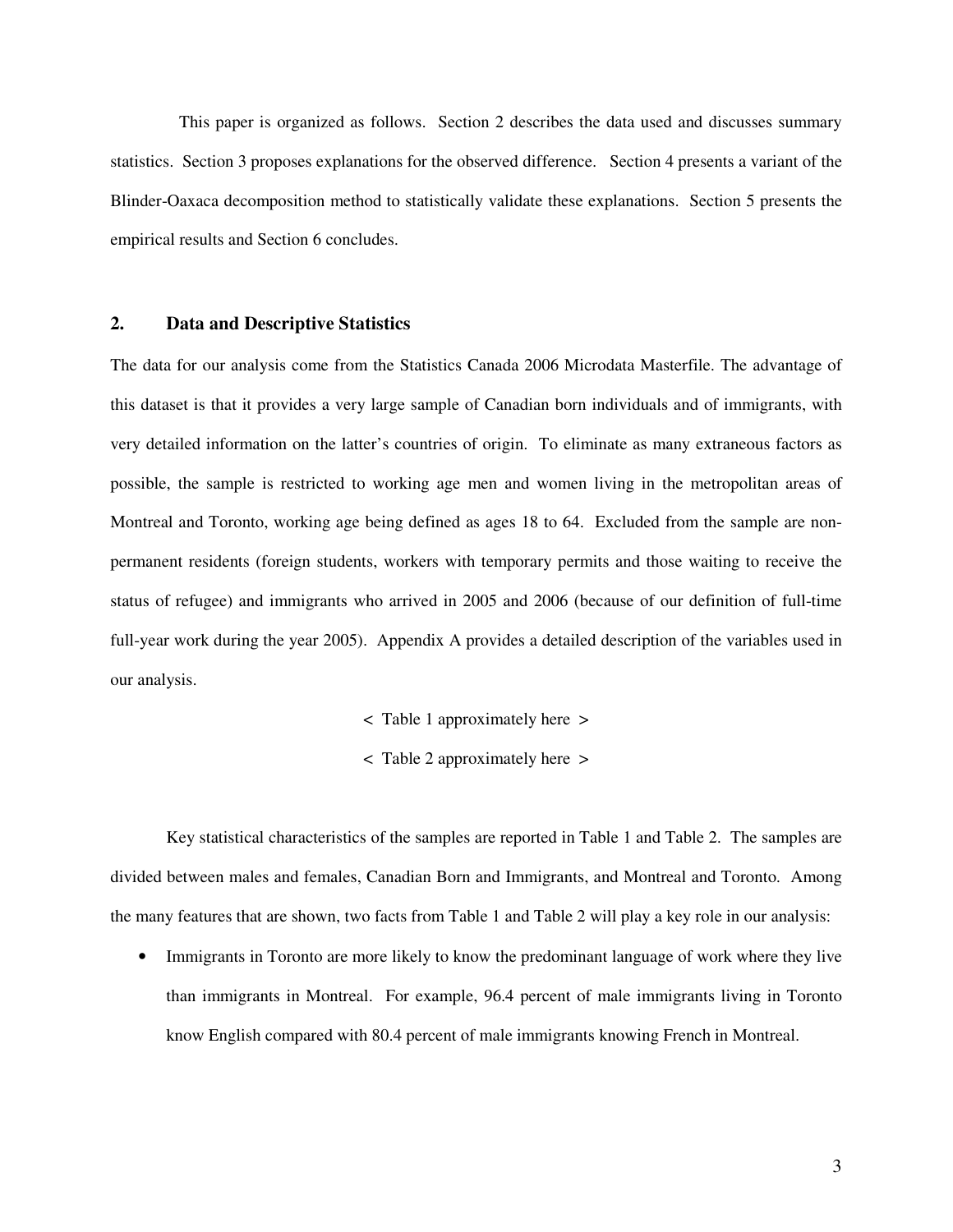Immigrants living in Toronto come from very different countries than those living in Montreal. For example, compared with male immigrants in Montreal, male immigrants in Toronto are more than twice as likely to come from East and South-East Asia (45.4 percent compared with 20.4 percent) and half as likely to come from Africa, the Middle-East and Western Central Asia (12.4 percent compared with 28.9 percent).

Table 3 reports indicators of the integration of immigrants in the Montreal and Toronto labour markets in 2005, for both males and females. The indicators are expressed as differences between the values for immigrants and those for the Canadian born; a negative entry meaning a disadvantage for immigrants. A few observations are in order. First, as it has been pointed out elsewhere (see, for example, Boudarbat and Boulet, 2010), immigrants in both metropolitan areas are significantly less likely to be employed full-time full-year than their Canadian born counterparts, and when they work, they earn considerably less than the latter (for example, in Montreal, male immigrants are 7.2 percent less likely to be fully employed and earn almost 26 percent less than their Canadian born counterparts).

### < Table 3 approximately here >

A second observation is that, relative to their Canadian counterparts, immigrants are much less likely to be fully employed in Montreal than in Toronto (almost 6 percentage points less likely in fact, as shown in the last row). In contrast, the wage gap between immigrants and Canadian born individuals is actually smaller in Montreal than in Toronto. Thus, access to employment seems to be the major reason why the proportion of immigrants who are below the low-income cut-off is much larger in Quebec than in Ontario.<sup>4</sup>

Most previous studies comparing the integration of immigrants in Quebec and Ontario labour markets have focused on explaining the sources of the wage gap (see, for example, Grenier 2001 and

<sup>&</sup>lt;sup>4</sup> For example, Boudarbat and Boulet (2010) estimate that in 2000, the proportion of immigrants who were below the low-income cut-off was 31 percent in Quebec and 18.6 percent in Ontario.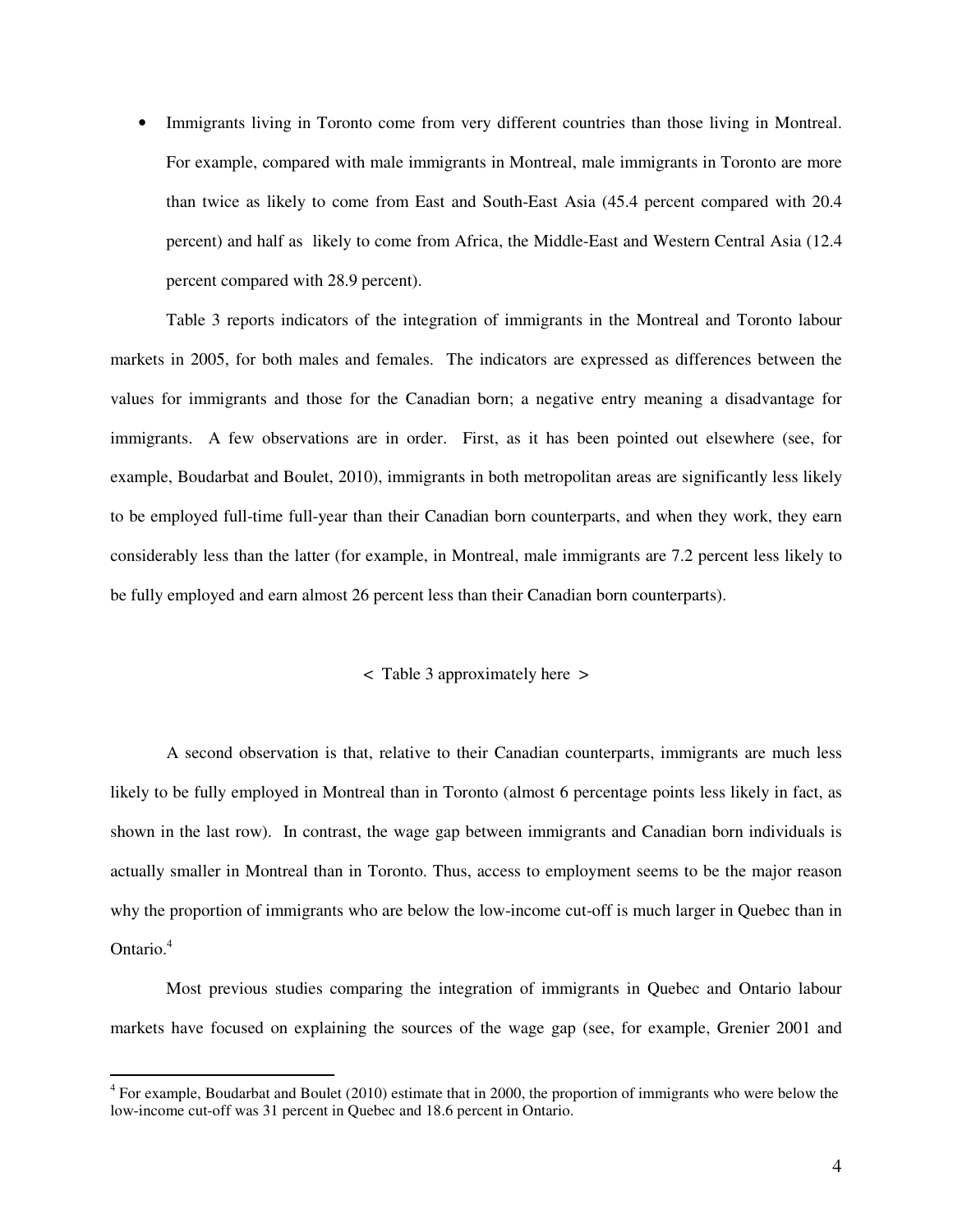Nadeau and Seckin 2010). This paper focuses however on explaining the sources of the employment rate gap.

## **3. Elements of explanation for the difference in immigrant employment rate gaps**

Conceptually, one would expect that the immigrant employment rate gap would be affected to a large extent by the same factors as the immigrant wage gap. Therefore, based on the literature on the sources of the immigrant wage gap, we can think of at least four possible reasons why immigrants could have more difficulty finding full-time employment in Montreal than in Toronto. First, there is the language issue. Increasingly, the knowledge of French is required to be economically successful in Quebec (see, for example, Albouy 2008 and Nadeau 2010). While the proportion of immigrants who can speak French in Quebec has significantly increased over the last thirty years (see, for example, Boudarbat and Boulet 2010), compared to Canadian born individuals, there are still fewer immigrants who can speak French in Montreal than there are who can speak English in Toronto. For example, according to Table 1, 80.2 percent of male immigrants in Montreal can speak French (compared to 97.7 percent of Canadian born males) while 96.4 percent of male immigrants in Toronto can speak English (compared to 99.9 percent of Canadian born males). These results suggest that immigrants may not meet the language requirements of Montreal's labour market as well as they meet those of Toronto's, which could explain some of the differential between the employment rate gap in Montreal and that in Toronto.

Second, the immigrant employment rate gap in Montreal might be larger than that in Toronto because of the different countries of origin of immigrants. Because of its language situation, Quebec has always attracted fewer immigrants from countries that have cultures and education systems very similar to those of the rest of Canada (countries such as the U.S. and U.K.). Among the more recent cohorts, there are also fewer immigrants in Quebec from Asia and more from Africa than in the rest of Canada (see, for example, Boudarbat and Boulet 2010). The result of that may be that the skills that immigrants in Montreal have acquired in their countries of origin are less transferable than those of immigrants in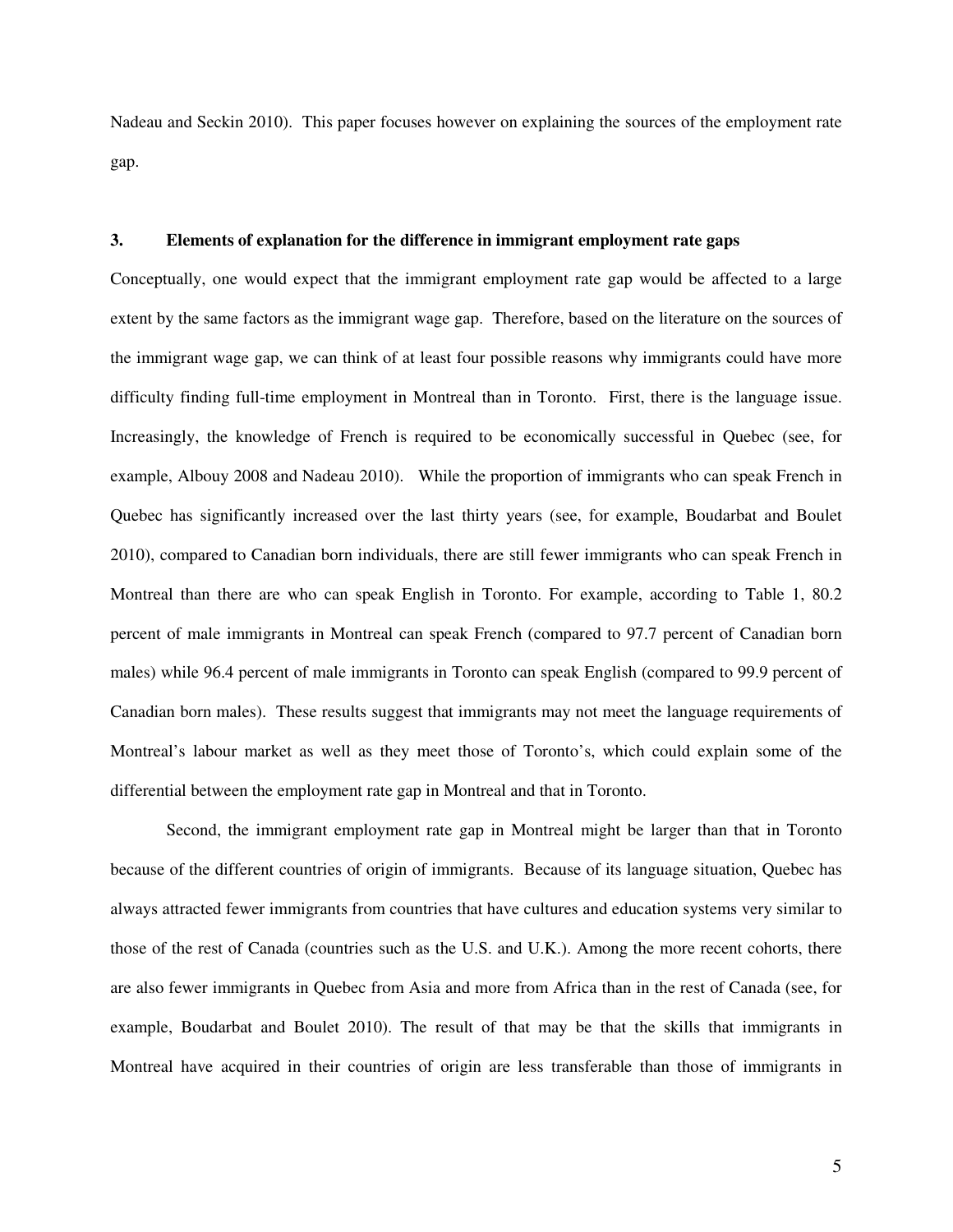Toronto.<sup>5</sup> This theory gets some credence if we compare the gross employment rates of immigrants by country of origin. Indeed, according to Table 4, male immigrants from 8 out of the 10 most common countries of origin in Montreal have lower employment rates than their Canadian born counterparts, while the equivalent figure is five in Toronto.

## < Table 4 approximately here >

A third possible reason is that the government of Quebec has an important control of its immigration policy, while in the rest of Canada (ROC), the Federal Government has until recently been the sole actor of that policy. Indeed, since the Cullen-Couture agreement in 1978, Quebec has been using its own points system to select independent immigrants, taking into account various economic and social factors to assess their potential ability to integrate and prosper in the province.<sup>6</sup> And, since the Canada-Quebec Accord Immigration Accord in 1991, Quebec has had the sole responsibility to select all independent immigrants and refugees who want to live in that province.<sup>7</sup> While Quebec's selection criteria have many of the same features as Canada's selection criteria, they differ in several respects. A key difference is that Quebec has historically put a lot more importance on the knowledge of French upon prospective immigrants than Canada. For example, currently, under Quebec's selection grid for independent immigrants, the knowledge of French accounts for about 25 per cent of the passing grade while under Canada's selection grid, it accounts for about 12 per cent (see Table 5). Also, it has occurred in the past that Quebec would put relatively less weight on education and workplace experience and more

 $\overline{a}$ 

<sup>5</sup> According to the *Times Higher Education-2008 QS World University Rankings*, six of the top 100 universities in the world are located in Canada, 36 in the U.S., 17 in the U.K., 19 in the rest of Europe, 14 in Asia and eight in Australia and New Zealand. None are from Africa, Central and South America, which represent a larger source of immigrants for Montreal than for Toronto.

<sup>&</sup>lt;sup>6</sup> There are three main classes of immigrants in Canada: the independent class, the family reunification class and the refugee class. Canada and Quebec have had immigration agreements since 1971. The Cullen-Couture Agreement came into effect on March 30, 1979. It was preceded by the Lang-Cloutier (1971) and Andras-Bienvenue (1975) agreements.

<sup>&</sup>lt;sup>7</sup>For good summaries of Quebec's responsibilities in terms of immigration policy, see Becklumb (2008) and DeVoretz and Pivnenko (2008).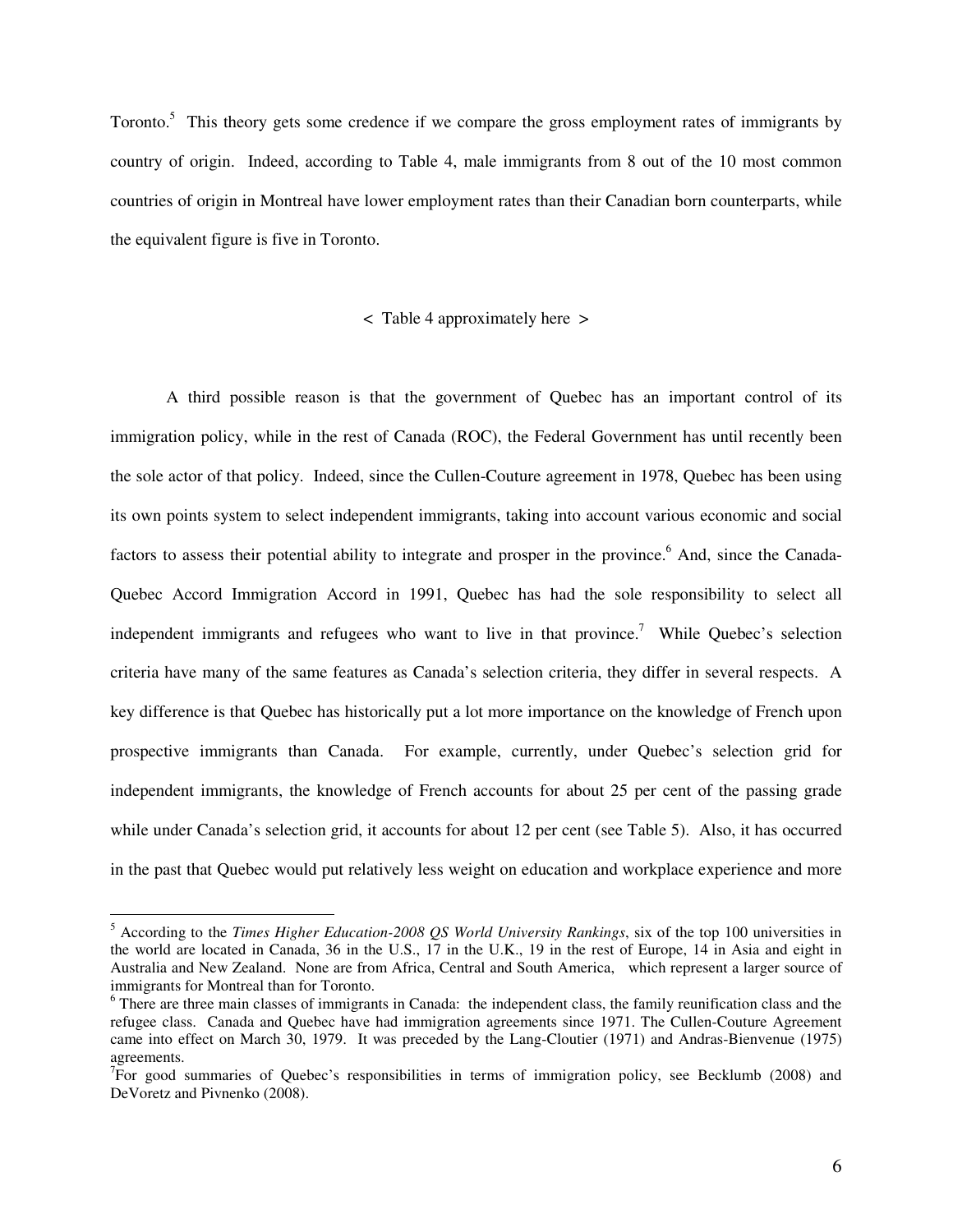weight on certain occupations than Canada in selecting its immigrants. Because of these differences, Quebec might have been less effective in attracting successful immigrants than the ROC, which could help explain the larger employment rate gap in Montreal.

#### < Table 5 approximately here >

Finally, a fourth possible reason is discrimination. Some studies hint to the possibility that immigrants may be discriminated against in Canada in general and in Quebec in particular (see, for example, Bloom, Grenier and Gunderson 1995; Pendakur and Pendakur 2008; and Boudarbat and Boulet 2010). In light of the Bouchard-Taylor Commission, the "reasonable accommodation crisis," and the recent burka ban for public employees in Quebec, and the way these issues have sometimes been portrayed in media outside Quebec, a legitimate question is whether immigrants could be more discriminated against in Montreal than in Toronto.

The next section presents a statistical framework to measure the extent to which each of these possible reasons explains the difference in the immigrant rate gaps.<sup>8</sup>

#### **4. A statistical framework to explain the difference in immigrant wage gaps**

 $\overline{a}$ 

The statistical framework used in this paper is based on the well-known Blinder-Oaxaca decomposition method (see Blinder 1973, Oaxaca 1973). We assume two distinct labour markets: one for Montreal and the other one for the Toronto. As in Nadeau and Seckin (2010), we also allow for the possibility that the employment determination process within these markets is different between immigrant and Canadian born individuals.

<sup>&</sup>lt;sup>8</sup> Another possible explanation for the larger employment rate gap in Montreal than in Toronto is the difference in labour market institutions. According to Antecol, Kuhn and Trejo (2003), the immigrant employment rate gap should be larger in jurisdictions (such as Montreal) with higher unionization rates and more generous welfare income support programs (see Statistics Canada 2006 for information on provincial unionization rates and National Council of Welfare 2006 for information on provincial welfare income support). While this explanation seems to be supported by the data (see Table 3), its relative significance cannot be distinguished from that of other factors because of statistical identification issues and is therefore not assessed in this paper.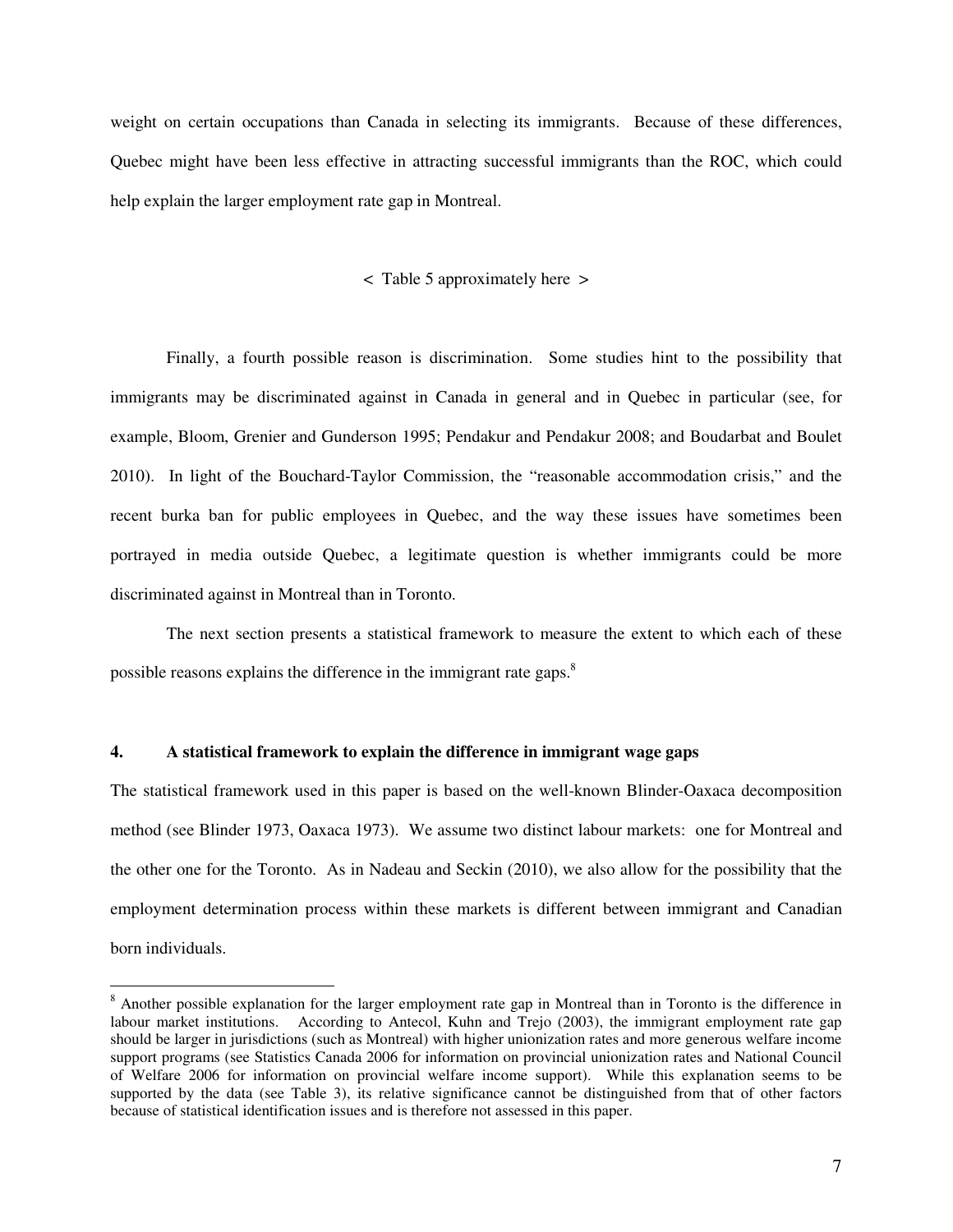Let the superscripts *B* and *I*, and the subscripts *M* and *T*, respectively denote Canadian-born, Immigrant, Montreal and Toronto; *X* denote a vector of mean human capital determinants of employment and other control variables (*e.g.*, education, potential experience, language skills); and, *Y* denotes a vector of mean immigrant specific characteristics (*e.g*., source country, years since immigration, Canadian citizenship, location of highest degree). Then, assuming linear probability models, for a given census year, in Montreal say, the employment rates of Canadian born workers and immigrant workers can be respectively expressed as

$$
p_M^B = X_M^B \beta_M^B \tag{1}
$$

and

 $\overline{a}$ 

$$
p_M^I = X_M^I \beta_M^I + Y_M \gamma_M \tag{2}
$$

where  $\beta$  and  $\gamma$  are vectors of OLS estimated coefficients. As a result, the immigrant employment rate gap within a labour market, Montreal's labour market for example, can be decomposed as the sum of three components:

$$
(p_M^I - p_M^B) = (X_M^I - X_M^B)\beta_M^B + X_M^I(\beta_M^I - \beta_M^B) + Y_M\gamma_M
$$
\n(3)

The first term in the decomposition (3) is the *explained* component of the employment rate gap. This component measures the portion of the employment rate gap due to differences between the observed attributes of immigrants and those of Canadian born workers, evaluated with the coefficients of the latter. The second term in equation (3) is the *unexplained* component of the employment rate gap. The third term reflects the impact of immigrant specific characteristics.

<sup>&</sup>lt;sup>9</sup> Alternatives to assuming linear probability models would be to assume probit or logit models. However, for our purpose, the former presents at least two advantages over the latter. One is that Blinder-Oaxaca decompositions are computationally significantly less demanding under linear probability models than under the alternatives, which is a serious consideration in our case as we are dealing with a sample size in excess of one million observations of close to one hundred variables. Another advantages is that the Blinder-Oaxaca decomposition has more attractive properties under linear probability models than under probit or logit models. In particular, the results of the decomposition do not depend on the ordering of the variables (see Fairlie 2005) and the predicted probabilities evaluated at the means of the independent variables are equal to the *sample* probabilities. We believe that these advantages outweigh the lower statistical efficiency of linear probability models (especially in the context where the loss in efficiency is probably minimal in the first place given the very large sample size).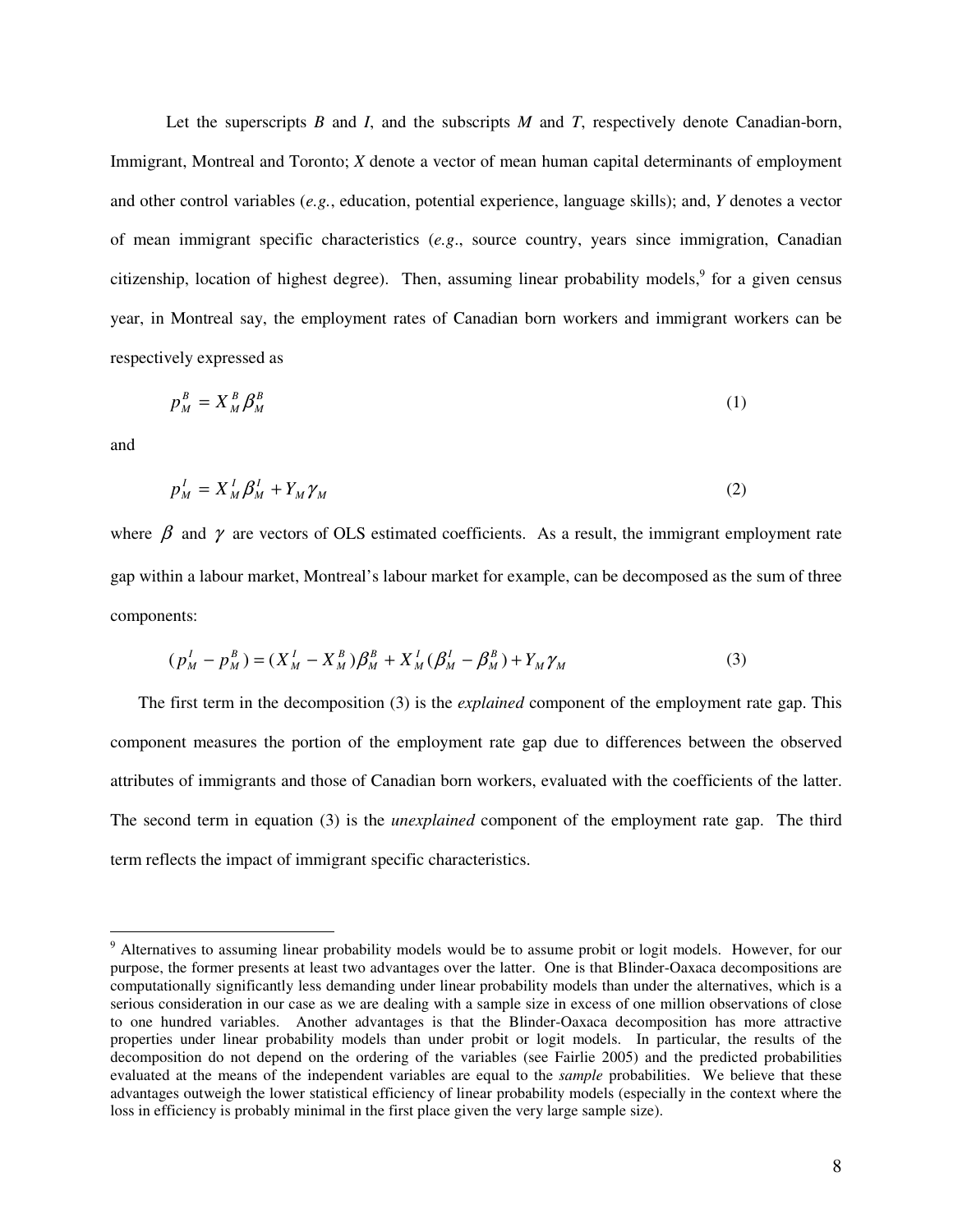#### *4.1 Estimation considerations*

Four equations must be estimated for each census year: one Canadian-born worker equation and one immigrant worker equation for each labour market. Appendix A defines the variables used in the analysis and Appendix B reports the associated coefficient estimates. A few observations are in order.

First, the vector *X* includes standard variables that affect the probability that someone will work. As an analytical framework, we can think of a person holding a job if the wage offered on the market is greater than that person's reservation wage. The offered wage depends on a person's value on the labour market, which is basically human capital. Therefore, all the variables that usually enter a human capital earnings function should be included in the employment equation. The reservation wage (the wage above which a person chooses to work) depends on a person's preferences and budget constraints. It is related to family characteristics that can affect the decision to seek full-time employment, such as the number and age of children at home and the availability of other sources of income. Note that some of the variables that affect the offered wage can also affect the reservation wage, so that what we basically estimate is a reduced form equation.

 Concerning the language characteristics, we include both the ability to speak the two official languages and the language spoken at home, whether it is English, French or a non-official language. The rationale for using those two variables is that while in the end, in Canada, what is generally key from a labour market point of view is whether a worker can speak at least one of the official languages, controlling also for the language spoken at home is an indirect way of controlling for the fluency in speaking an official language.

As expected, the choice of the variables included in the immigrant specific characteristic vector *Y* draws heavily from the literature on the determinants of immigrant wages.

• Differences in culture, tradition and religion could have an effect on the employment rate of immigrants, both through the offered wage (if there is discrimination) and the reservation wage (if preferences towards work vary). Therefore, we include a set of 47 *Source country* dichotomous variables. The reference category is the U.S.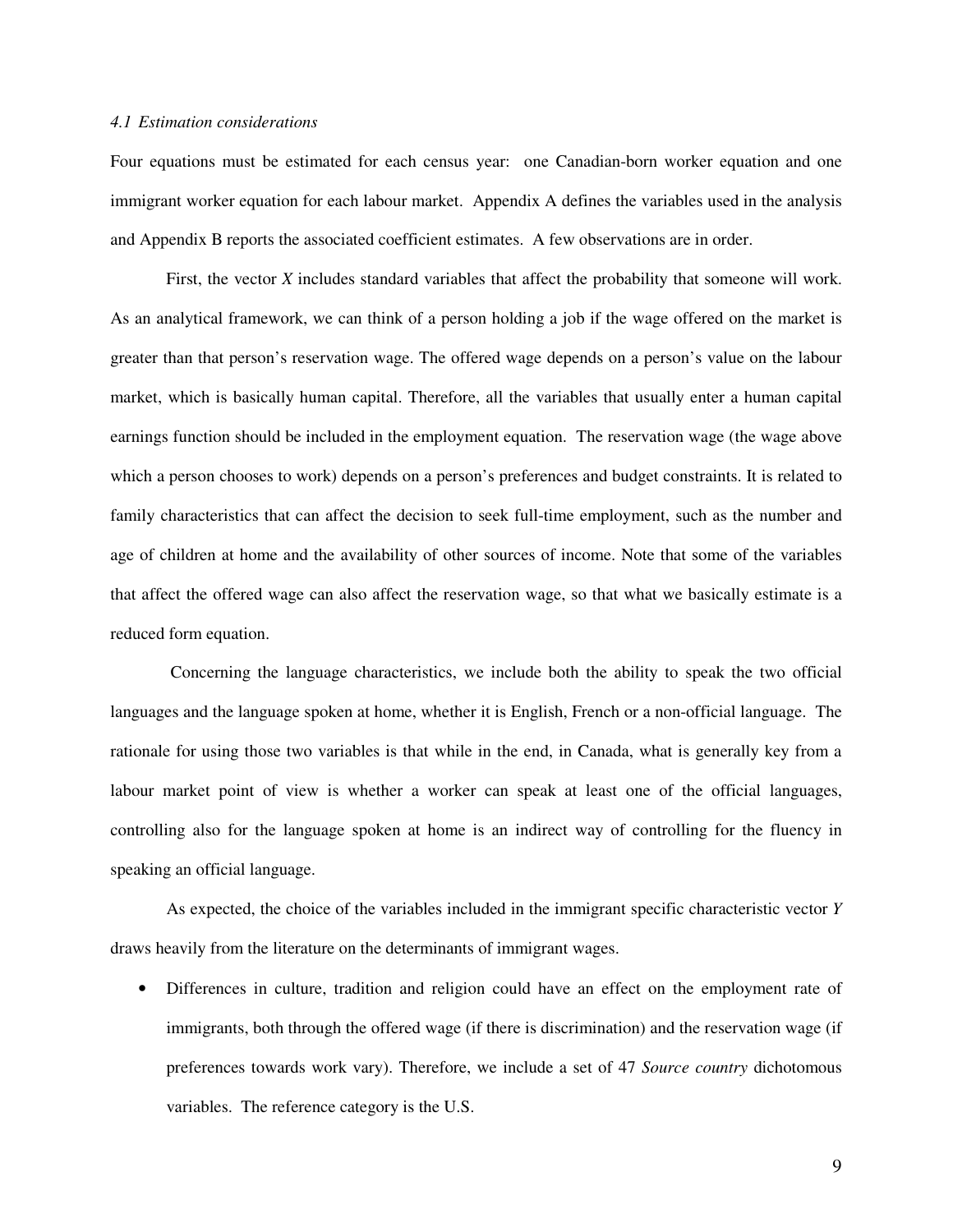- A key determinant in the labour market integration of immigrants in Canada is the relative quality of education (see, for example, Sweetman 2004). To take account of the possibility that a degree earned in a foreign country may not be recognized by Canadian employers as much as a degree earned in Canada, we include a dichotomous variable that takes the value 1 if the highest degree earned by an immigrant was earned in a foreign country and 0 otherwise.
- To reflect the possibility that while the labour market integration of immigrants at the time of immigration may fall short of that of similarly skilled Canadian born individuals, it can catch-up over time (see Chiswick 1978, Bloom, Grenier and Gunderson 1995), we allow for the employment rate of immigrants to vary with the number of years since immigration and its square.
- A number of empirical studies show that citizenship increases earnings even after correcting for length of time since immigration (see, for example, Bratsberg, Ragan, Nasir and Zafar 2002, DeVoretz and Pivnenko 2006 and Nadeau and Seckin 2010).<sup>10</sup> To allow for the possibility that it could also increase the employment rate, we incorporate in the vector *Y* a dichotomous variable that takes the value 1 if an immigrant is a Canadian citizen and 0 otherwise.

Finally, we note that the coefficient estimates of the human capital and family related variables in the regressions are generally of the expected signs (see Tables B1a and B1b in Appendix B). Of particular interest are the magnitudes of the coefficient estimates of the *Knowledge of official languages*, *Country of origin* and *Citizenship* variables. According to Table B1a, beside school attendance, the most important determinant of whether an immigrant is employed or unemployed is the knowledge of the language prevailing in the relevant labour market. Indeed, in Montreal, a male immigrant is almost 10 percentage points less likely to be employed if he cannot speak either French or English (the equivalent figure is 4.5

 $\overline{a}$ 

 $10$  A number of rationales have been proposed to explain why citizenship could increase earnings. One is because it widens the immigrant's job market (for example, in Canada, citizenship is required for all Canadian federal jobs and it allows foreign-born Canadian residents to obtain TN visas to work in the U.S.). Alternatively, it may provide a signal of stability to the employers—reflecting a commitment to stay in Canada and to acquire additional skills valued in Canada's labour market. In addition, citizenship may be correlated with wages because of unmeasured productivity characteristics of those who become citizens. The literature is not clear which one of these rationales is most appropriate.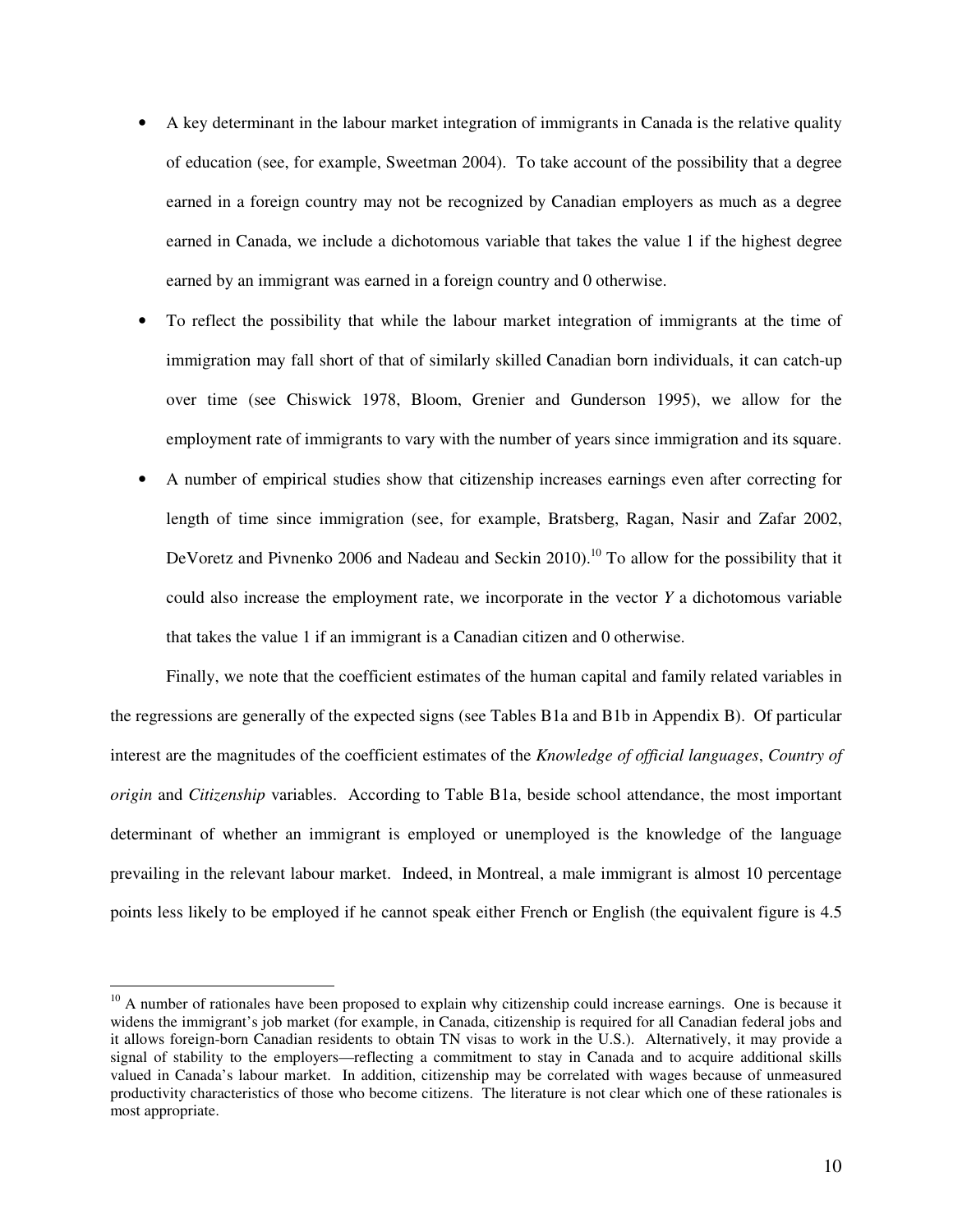for female immigrants).<sup>11</sup> Likewise, in Toronto, an immigrant (whether male or female) who does not know English is about 10 percentage points less likely to be employed. It is interesting to note though that in Toronto, the likelihood of a unilingual French immigrant of being employed is even smaller than that of an immigrant who does not know any official language.

With regards to the coefficients of the *Country of origin variables* (see Table B1b in Appendix B)*,*  we observe that controlling for human capital and family situation variables can significantly alter the perception we have of the employment performance of certain immigrant groups. A case in point is that of male immigrants from Haiti living in Montreal. If we compare *gross* employment rates, we find that they are on average 7.6 percentage points less likely to be employed than their Canadian born counterparts (see Table 4). However, once we control for standard determinants of employment, we find that statistically speaking, they perform as well as their Canadian born counterparts: according to Table B1b in Appendix B, male immigrants from Haiti in Montreal are only 2.1 percentage points less likely on average to be employed than similarly skilled Canadian born males, which is statistically not significantly different from zero.

We also note that the employment rate of immigrants significantly varies across countries of origin, even after controlling for standard determinants of employment. However, there are some common themes. One of them is that except for female Russian immigrants in Montreal, statistically speaking, immigrants from Europe perform as well as or better than similarly skilled Canadian born individuals (whether males or females, and whether in Montreal or Toronto). Immigrants from India also perform well across the board.

 Another common theme is that after controlling for standard determinants of employment, immigrants from Muslim countries (that is, countries for which the majority religion is Islam) generally

 $\overline{a}$ 

 $11$  Note also that our results differ somewhat from those from Charles Castonguay (as reported in Gravel 2010) who finds that it is necessary for immigrants in Montreal to know English to be successful in the labour market. What we find is that knowing French is as important as knowing English to be employed in Montreal. As a point of fact, we find that statistically speaking, immigrants (whether male or female) who know only French are just as likely as immigrants who only know English to be employed in Montreal. Further, we find that knowing French actually increases the probability of being employed by 5.9 percentage points for a male immigrant who already knows English (7.4 percent for a female immigrant).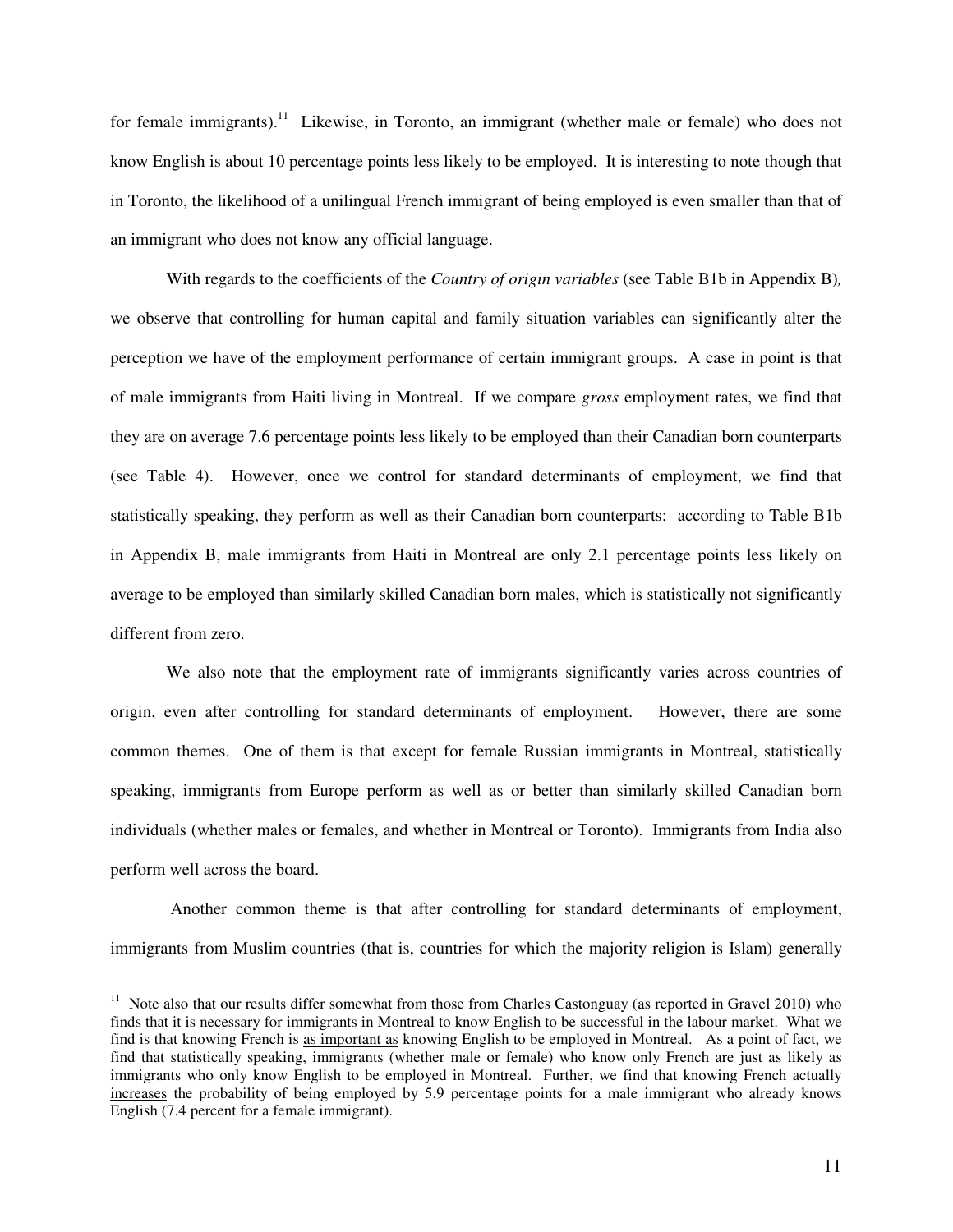perform the worst. In fact, according to Table B1b, focusing on males, among the 10 countries of origin with the worst net employment rates performance in either Montreal or Toronto, seven of them are Muslim<sup>12</sup> (the equivalent figure is six for females). And none of them are among the 10 countries of origin with the highest net employment rates in any of the labour market studied.<sup>13</sup> It is also interesting to note that whether in Montreal or Toronto, males immigrants from China and Taiwan generally have significantly lower net employment rates than their Canadian born counterparts.

 Our last observation about the estimated coefficients concerns the *Citizenship* effect. As expected, being a Canadian citizen helps in finding full-time employment. However, what is surprising is the magnitude of this effect. As a point of comparison, all other things being the same, being a Canadian citizen increases the likelihood of being fully employed for a male immigrant by at least four times as much as that of having graduated from a Canadian institution (as opposed to having graduated from a foreign institution).

### **5. Results of the decomposition**

 $\overline{a}$ 

We first discuss the sources of the immigrant employment rate gap in Montreal and that in Toronto; we then examine differences between the two labour markets in that respect.<sup>14</sup>

< Table 6 approximately here >

 $12$  The seven Muslim countries that are among the ten countries whose immigrants have the worst net employment rate performance in Montreal are Algeria, Morocco, Afghanistan, Iran, Iraq, Pakistan and Bangladesh. The equivalent list for Toronto contains the same countries except that Egypt replaces Morocco.

 $13$ <sup>This</sup> is not to say though that all immigrants from Muslim countries perform poorly. For example, immigrants (both males and females) from Egypt in Montreal perform as well as Canadian born individuals.

<sup>&</sup>lt;sup>14</sup> As shown in Oaxaca and Ransom (1999), the detailed decomposition of the unexplained component in (3) is not invariant to the choice of reference groups when dichotomous variables are used in the regression equations. To solve this problem, we follow Gardeazabal and Ugidos (2004) and Yun (2005) and restrict the sum of the estimated coefficients of each set of dichotomous variables to zero in performing the decomposition (3).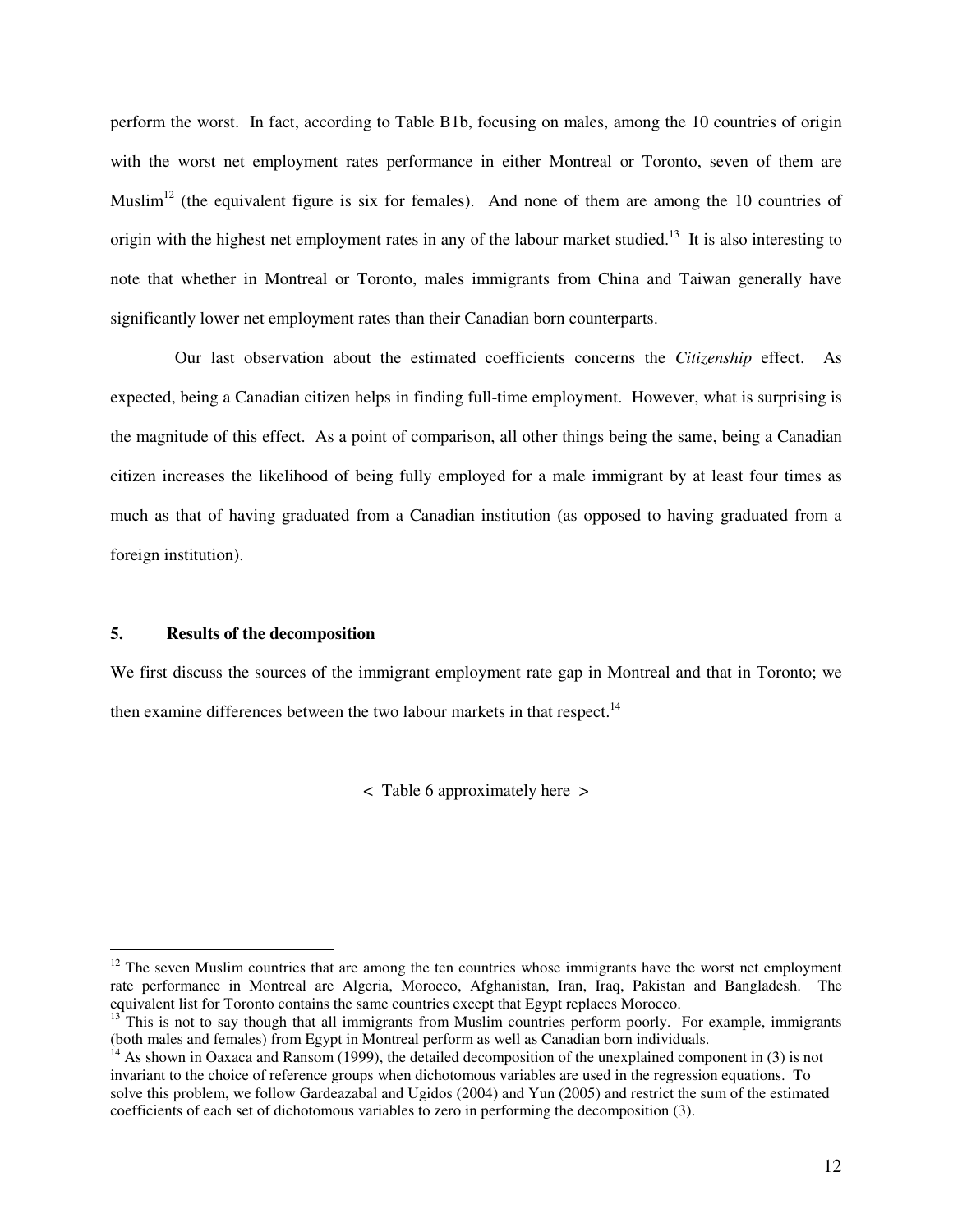#### *5.1 The sources of the immigrant employment rate gap in Montreal*

Selected elements of the decomposition (3) for the immigrant employment rate gap in Montreal are reported in Table 6. We first note that the sources of the immigrant employment rate gap for males (top panel of Table 6) are essentially the same as those for female workers (bottom panel of Table 6). A major reason why the employment rate of immigrants in Montreal is lower than that of Canadian born individuals is language. As pointed out in Section 3, the language make-up of immigrants in Montreal is much less French than that of the general population. Furthermore, the rewards for knowing French are much lower for immigrants than for Canadian born individuals. For example, compared to knowing only English, knowing only French slightly reduces the probability of being employed for immigrant males while it increases the probability of being employed by 7.3 percentage points for Canadian born males (see Table B1a). Similarly, an immigrant male who knows both official languages is 5.9 percent more likely to be employed than his English only counterpart, while the equivalent figure is 9.7 percentage points for a Canadian born individual. All in all, we estimate that if immigrants were as likely to know French and as rewarded for knowing French as their Canadian born counterparts, then their employment rate would be 4.5 percentage points higher for males and 2.8 percentage points higher for females (see Table 6). This means that the employment rate gap would be reduced by more than 60 percent for males and by about 25 percent for females.

Another major reason why the employment rate of immigrants is lower than that of Canadian born workers is that the experience (here proxied by Age  $-18$ ) of immigrants is not valued as much as the experience of Canadian born workers, which is consistent with findings in the literature on immigrant wages where the returns to pre-immigration labour market experience are generally thought to be lower than the returns to domestic experience (Schaafsma and Sweetman 2001, Frenette and Morissette 2003, Aydemir and Skuterud 2005 and Green and Worswick 2010). For example, using coefficient estimates in Table B1a in the Appendix B, we find that an additional year of experience will increase the probability of a 25 year old male to be fully employed by 0.021 if the individual is Canadian born, compared with 0.014 if the individual is an immigrant and this additional year of experience is acquired outside Canada (0.022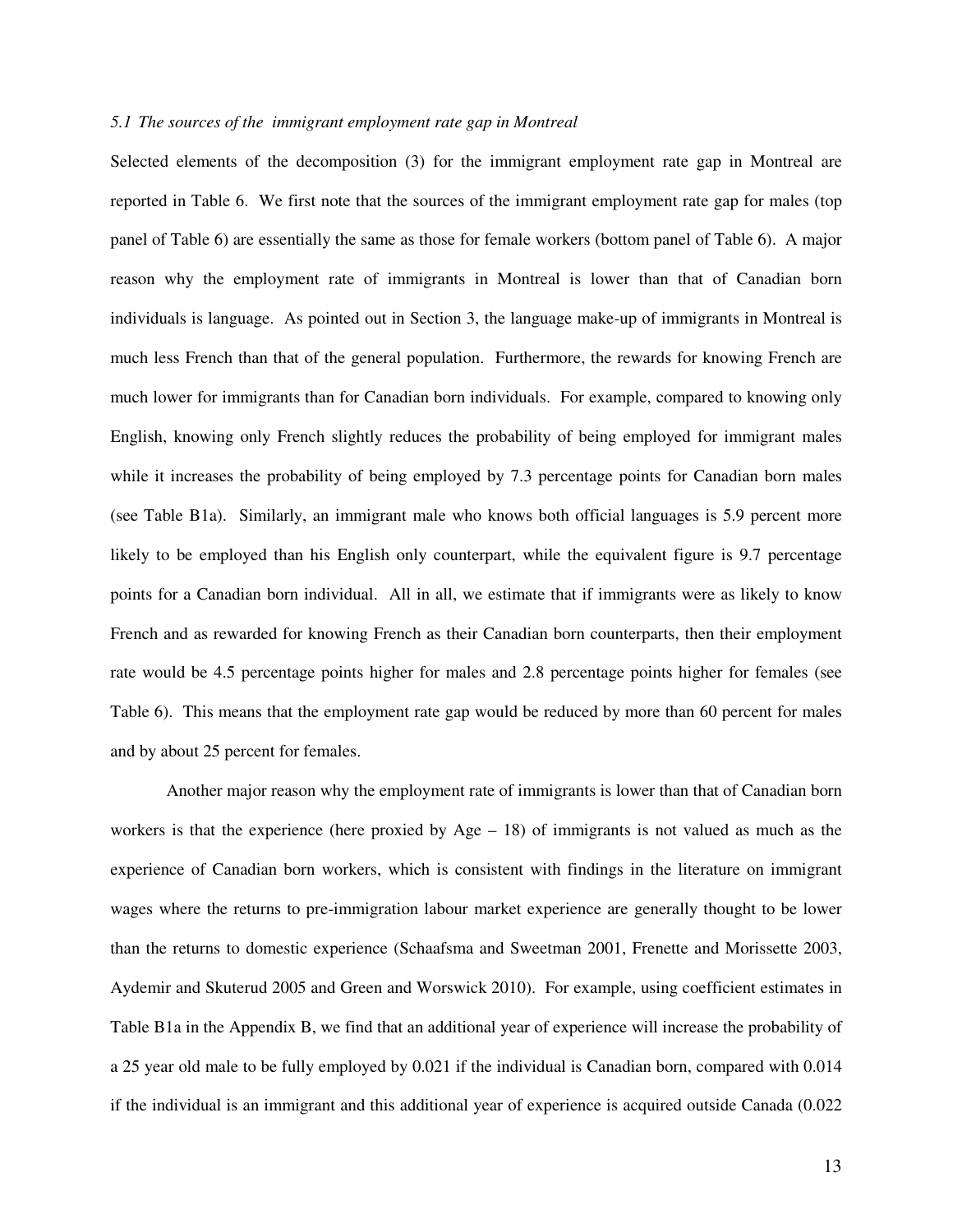if acquired in Canada). Overall though, the *Years since immigration* effect more than compensates for the *Experience* effect for males and just about compensates that for females.

It is also interesting to note that while a degree earned in a foreign country seems to be less valued by Canadian employers than a degree earned in Canada (see Table B1A), overall, *Education* is not a factor in explaining the lower employment rate of immigrants in Montreal. Indeed, male immigrants, for example, are generally more educated and there is no evidence that, overall, the quality of their education (as measured by the sum of the *Education* component of the unexplained gap and the *Source country of degree* effect in Table 6) is lower than that of their Canadian born counterparts.

 Finally, we observe that the *Country of origin* effect accounts for about one-third of the immigrant employment rate gap for males (less than twenty percent for females). Interestingly, about ninety percent of the *Country of origin* effect is associated with Muslim countries (2.2 percentage points out of 2.5 percentage points for males and 1.9 percentage points out of 2.1 percentage points for females). More work would need to be done to ascertain whether or not this reflects labour market discrimination against Muslim immigrants in Montreal.

#### *5.2 The sources of the immigrant employment rate gap in Toronto*

 $\overline{a}$ 

Among the specific sources of the immigrant employment rate gap that can be identified by our model, *Country of origin* is the most significant one for males in Toronto. In fact, this variable explains more than one hundred percent of the gap (see Table 6). And, as in Montreal, most of this effect is associated with Muslim countries. For females though, the most important source of the immigrant employment rate gap is *Language*, which accounts for about 80 percent of the gap. Paradoxically, for males, *Language* actually subtracts 4.1 percentage points from the immigrant employment rate gap; this reflects, in part, the fact that all other things equal, in Toronto, knowing English increases much more the probability of being employed for immigrants than for Canadian born individuals.<sup>15</sup>

<sup>&</sup>lt;sup>15</sup> For males in Toronto, in the regressions where there are no omitted dichotomous variables but where the sum of the estimated coefficients of each set of dichotomous variables is restricted to zero, the coefficient associated with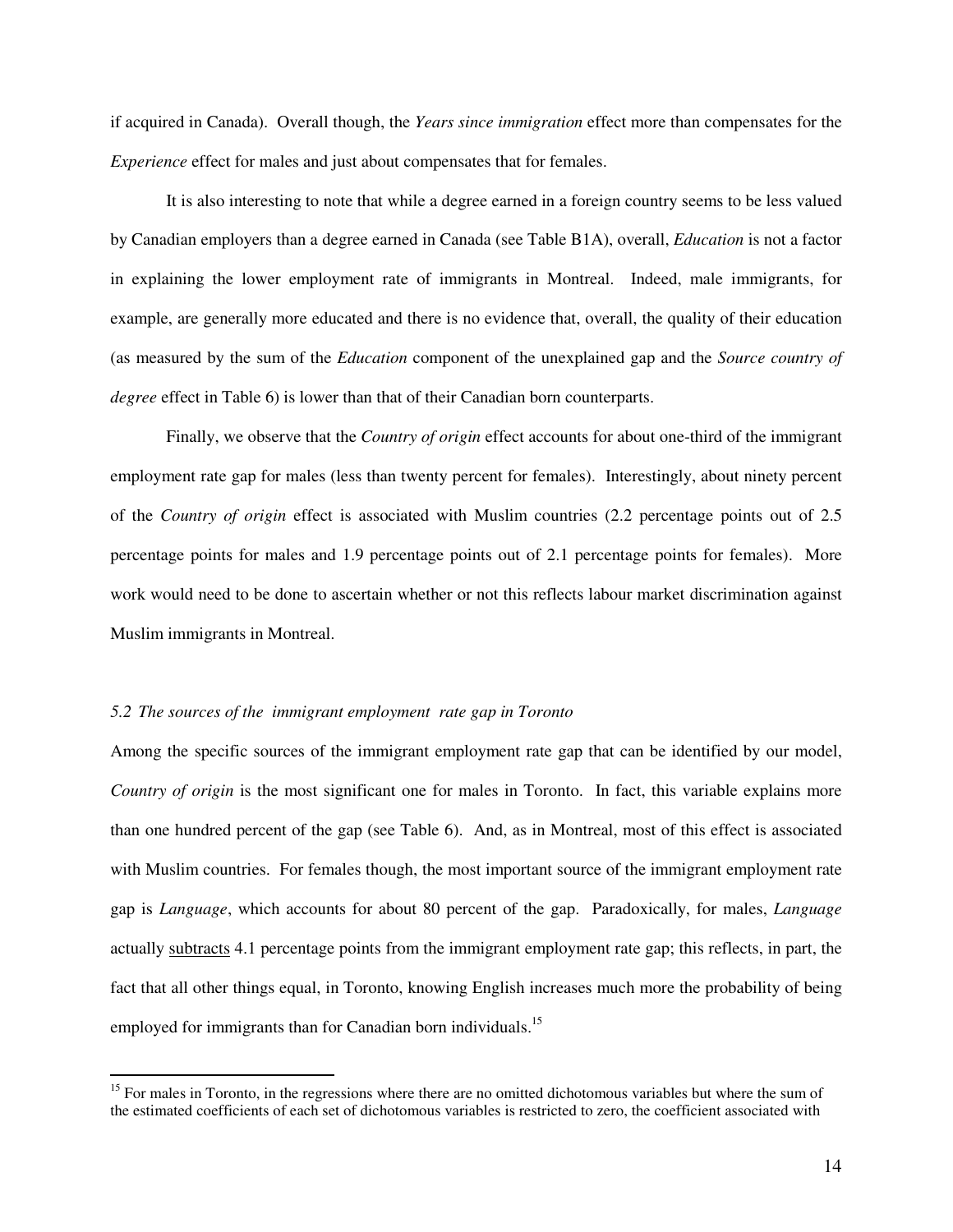As in Montreal, whether for males or females, the experience of immigrants in Toronto is not valued as much as that of Canadian born individuals. For example, using coefficient estimates in Table B1a in the Appendix B, we find that an additional year of experience will increase the probability of a 25 year old male to be fully employed by 0.024 if the individual is Canadian born, compared with 0.019 if the individual is an immigrant and this additional year of experience is acquired outside Canada (0.024 if acquired in Canada). Also as in Montreal, the *Years since immigration* effect significantly compensates for the *Experience* effect.

## *5.3 Explanations for the larger immigrant employment rate gap in Montreal*

 This section tests the legitimacy of some of the possible explanations for the larger immigrant employment rate gap in Montreal that were discussed in Section 3.

#### 5.3.1 The role of languages skills

By far, the major reason why the male immigrant employment rate gap is larger in Montreal than Toronto is language. Indeed, according to figures in Table 6, if the language profile of male immigrants in Montreal was as French as that of Canadian born individuals, and if their knowledge of French was as rewarded as that of their Canadian born counterparts, then the male employment rate gap in Montreal and, by extension, the difference in the male employment rate gap between Montreal and Toronto would be reduced by 4.5 percentage points (or more than 80 percent in the latter case). The equivalent figures for female immigrants are 2.8 percentage points and 50 percent respectively.

## 5.3.2 The role of different countries of origin

 $\overline{a}$ 

As discussed in Section 3, comparing the gross employment rate gap of immigrants by country of origin might suggest that one reason why immigrants are less integrated in Montreal's labour market than in

the variable *Knowledge of official language-English only* is 0.075 for immigrants while it is 0.022 for Canadian born individuals.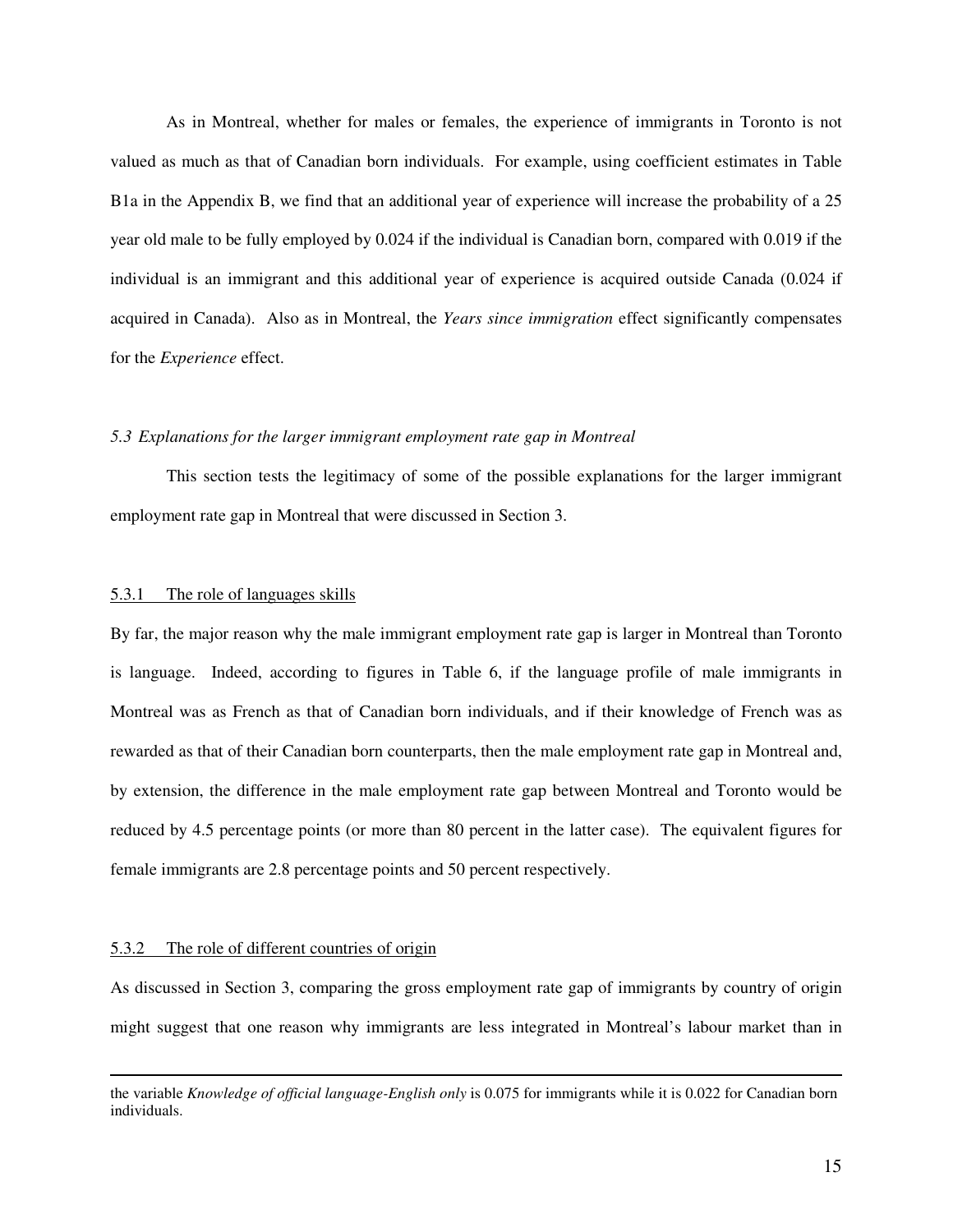Toronto's is because of the different countries of origin of immigrants to these two cities. Results in Table 6 provide some support for this notion. While for males, the *Country of origin* total effect is statistically non-significantly different from zero, it explains almost 30 percent of the difference in employment rate gaps for females (as a point of fact, differences in countries of origin is the most important identifiable explanation for the difference in employment rate gaps for females). It is interesting to note though that for both males and females, the fact that Montreal attracts more immigrants from Muslim countries than Toronto explains a significant portion of the difference in immigrant employment rate gaps between these two cities: 0.9 percentage point (or about 16 percent of the total difference) for males and 0.7 percentage point (or about 12 percent of the total difference) for females.

## 5.3.2 The role of immigration policies

Following the discussion in Section 3, a key issue is whether Quebec's immigration policy has been too willing to sacrifice employability for French language skills in selecting its immigrants. Also, we need to keep in mind that the different emphasis on language skills, while being the most important, is not the only aspect in which Quebec's immigration policy differs from that of Canada. A way to assess the *overall* effectiveness of Quebec's immigration policy is to see how well the immigrants living in Toronto would have performed if they had been in Montreal's labour market. If their employment rate would have been higher than that of immigrants living in Montreal, then this suggests that at least from a labour market integration point of view, Quebec should have followed Canada's immigration policy. Conversely, if their employment rate would have been lower than that of immigrants living in Montreal, then this suggests that Quebec's immigration policy is more aligned with Quebec's labour market reality than Canada's immigration policy. This is what we find using our statistical model: in 2006, if immigrants living in Toronto had lived in Montreal instead, then the immigrant employment rate in Montreal would have been 1.5 percentage point lower for males (0.485 instead of 0.500) and 1.8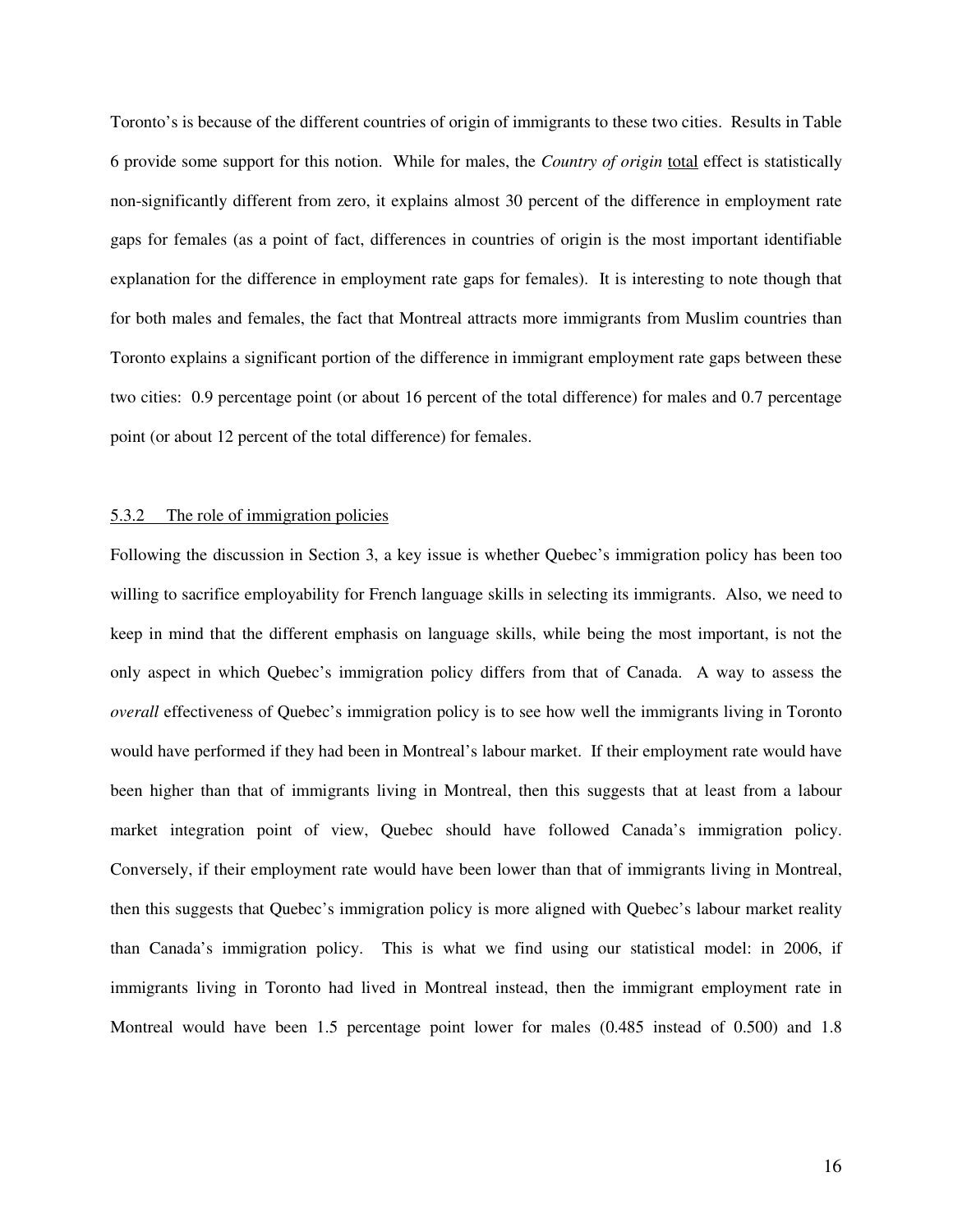percentage point lower for females  $(0.321$  instead of  $(0.339)$ .<sup>16</sup> The major factor driving this result is by far language. Immigrants in Montreal are a much better fit from a language point of view than Toronto's immigrants would be if they lived in Montreal. In fact, our model estimates that if immigrants in Montreal had the same language characteristics as immigrants in Toronto, then the employment rate of immigrants in Quebec would be 3.4 percentage point lower for males (3.7 percentage point lower for females).

That the immigrant employment rate of immigrants in Montreal is estimated to be significantly smaller with the current immigrants than it would be with the immigrants living in Toronto suggests two things:

- It makes sense to have a different immigration policy for Quebec not only from a cultural point of view, but also from an economic point of view.<sup>17</sup>
- Quebec's selection system may or may not be optimal, but it results in immigrants who are better fits to Quebec's labour market reality than Canada's selection system. In particular, Quebec's greater emphasis on knowing French just reflects the reality that in Quebec, knowing French is a significant determinant of success in the labour market.

These conclusions are consistent with those in Nadeau and Seckin (2010) in the context of immigrant wages.

#### 5.3.3 The role of discrimination

 $\overline{a}$ 

The impact of discrimination on the immigrant employment rate gap can enter our model through two main channels: the *unexplained components* (which pick up the impact of differential recognition of skills by employers depending on whether a worker is an immigrant or a Canadian born individuals) and the difference in return components of the *Source county* effect (which may pick up cultural/racial minority

 $16$  This is done using the mean characteristics of immigrants in Toronto with the coefficients estimated for Montreal.

 $17$  This does not say though that this policy should be administered by Quebec, something that at this point we are agnostic about. It just says that in particular, it makes sense to have a different point system for the evaluation of prospective immigrants to Quebec than that for prospective immigrants to the ROC.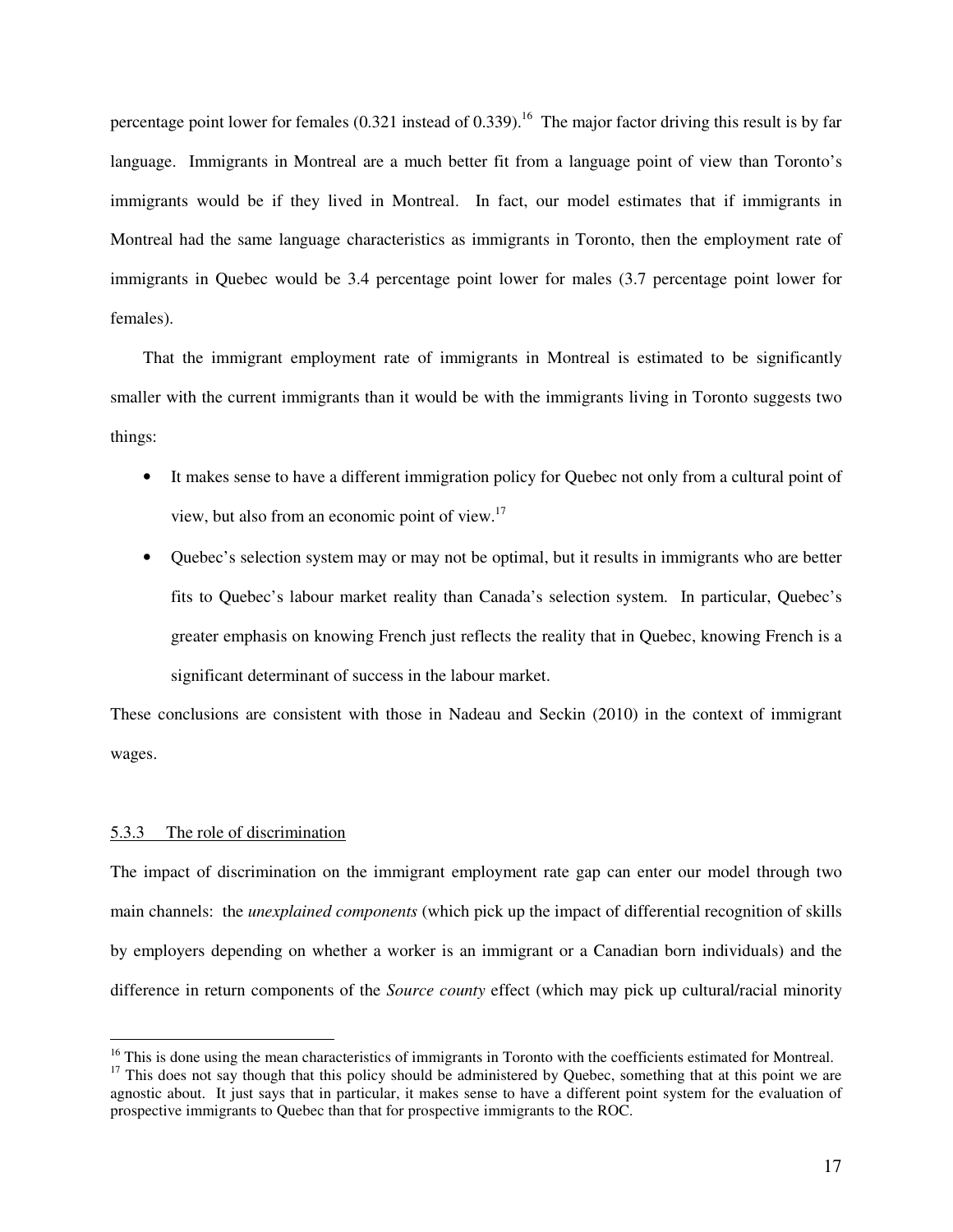effects).<sup>18</sup> Note that these variables are very incomplete measures of the extent of the impact of discrimination on labour market integration as they may pick up other effects as well such as differences in motivation and transferability of skills. Nevertheless, these measures are useful because if they are not significantly different from zero, then they do not provide evidence of discrimination.

 According to our model, there is some evidence that could suggest that immigrants are more discriminated against in Montreal than in Toronto and it comes not from the difference in return components of the Country of origin effect (which are in fact not statistically different from zero—and therefore lay to rest the notion that immigrants from Muslim countries may be more discriminated against in Montreal than Toronto), but from the difference in the *Majority language* component of the *Unexplained gap* (see Table 6). Whether for males or females, relative to Canadian born individuals, the French language skills of immigrants in Montreal are less recognized than the English language skills of immigrants in Toronto. This result is especially striking for immigrant males. Indeed, we find that if their knowledge of French was as recognized as that of their Canadian born counterparts, then the employment rate gap would decrease by 2.3 percentage points in Montreal, while, in Toronto, if their knowledge of English was recognized the same as that of their Canadian born counterparts, then the employment rate gap would actually increase by 5.3 percentage points. These results are intriguing. Focusing on the possible reasons why French language skills would not be as recognized for immigrants as for Canadian born individuals in Montreal,<sup>19</sup> we can provide a number of possible explanations. One of them is that the quality of the French language spoken in Montreal by immigrants is not as good as that spoken by Canadian born individuals (even after controlling for language spoken at home). Another one is that immigrants may not work in the same type of jobs as Canadian born individuals (for example, fewer immigrants work in the public sector). Still another possibility is that employers in Montreal may discriminate against immigrants whose only official language known is French.

 $\overline{a}$ 

 $18$  The reason why we did not incorporate a visible minority indicator in our regressions to assess the impact of discrimination that immigrants can be discriminated against even if they are not a visible minority.

 $19$  Explaining why English language skills are more recognized for immigrants than for Canadian born individuals in Toronto is even more challenging and is not addressed in this paper.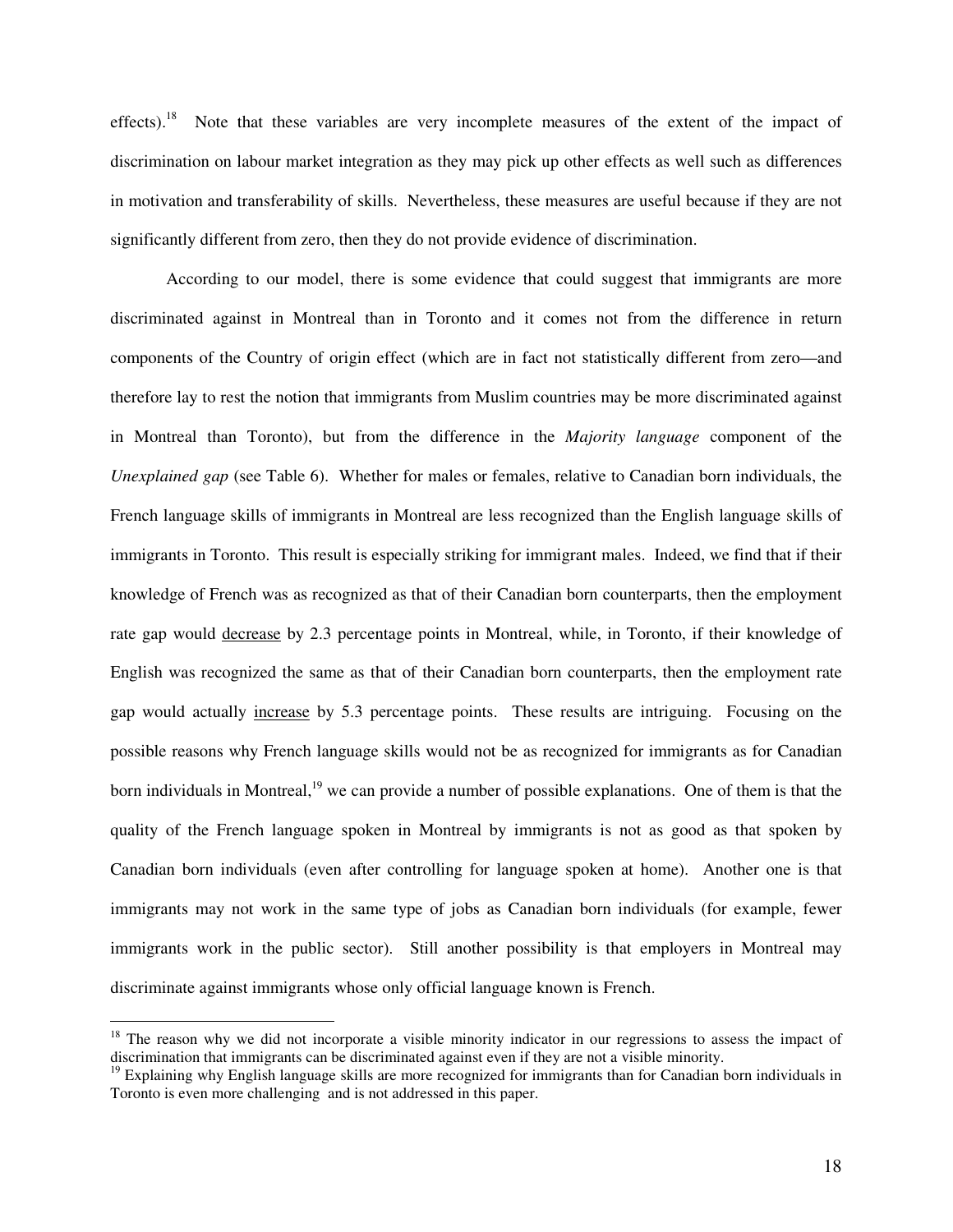## **6. Conclusion**

This paper explored reasons why immigrants have more difficulty integrating Montreal's labour market, (in terms of access to employment) than Toronto's labour market. A number of results stand out (for both male and female immigrants, unless specified otherwise). First, there is language. The lack of knowledge of French and of reward for knowing French is a major reason why male immigrants have a lower employment rate than Canadian born individuals in Montreal than in Toronto. If male immigrants in Montreal were as likely to know French as their Canadian born counterparts and if the quality of their French was (or was recognized by employers to be) as good as that of their Canadian born counterparts, then their employment rate would be reduced by more than 60 percent and the difference between the male immigrant employment rate gap in Montreal and that in Toronto would be reduced by 80 percent. The equivalent figures for female immigrants are 25 percent and 50 percent respectively.

 A second key result is that whether in Montreal or Toronto, even after controlling for human capital and family related variables, immigrants from some countries integrate better in the labour market than immigrant from other countries. For example, all other things the same, immigrants from Europe and India generally have a higher employment rate than immigrants from China, Taiwan and Muslim countries. Interestingly though, the fact that Montreal attracts immigrants from different countries than Toronto generally explains relatively little why the immigrant employment rate gap is larger in Montreal than in Toronto (the exception to this is for males where a larger proportion of immigrants from Muslim countries in Montreal than Toronto explains about 16 percent of the difference in the immigrant employment rate gap between the two cities).

 Another key result concerns the role of discrimination in explaining the larger immigrant employment rate gap in Montreal than in Toronto. We cannot rule out the possibility that immigrants could be subject to more labour market discrimination in Montreal than in Toronto. However, this discrimination would be language related as opposed to be ethnicity related. Indeed, whereas we find that immigrants from specific countries (*e.*g., immigrant from Muslim countries) are treated relatively the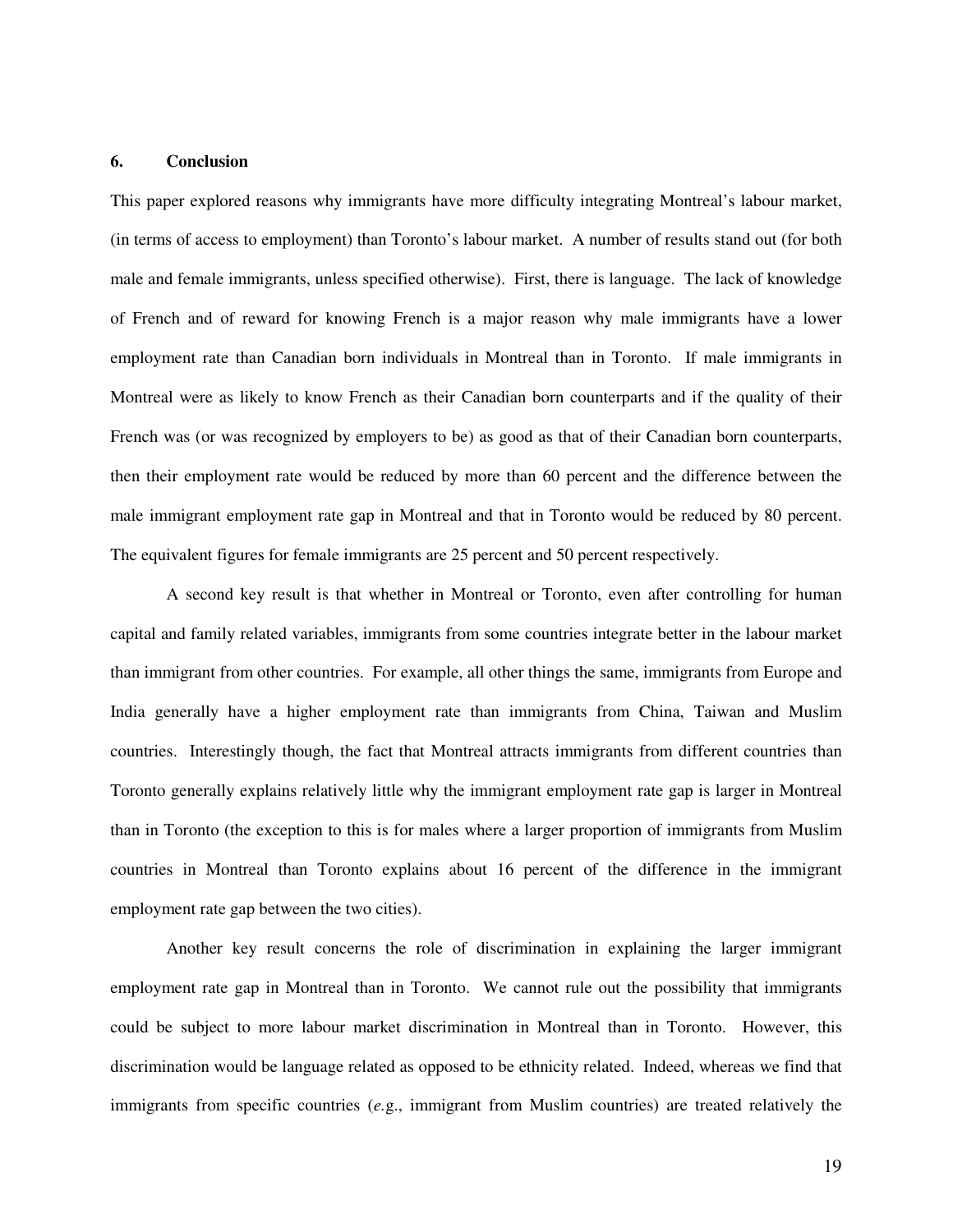same in Montreal as in Toronto, we find that knowing French in Montreal is less rewarding for immigrants than for Canadian born individuals, while knowing English in Toronto is at least as rewarding for immigrants as it is for Canadian born individuals.

 Finally, we do not find any evidence that Quebec's different immigration policy has anything to do with the larger immigrant employment rate gap in Montreal. On the contrary, we find that if Montreal attracted the same kind of immigrants as Toronto, then the immigrant employment rate gap in Montreal would be larger. Greater emphasis on French skills in the selection of immigrants for Quebec is thus not only culturally but also economically justified. At this juncture though, besides attracting more immigrants who know French, a key public policy challenge for Quebec is to ensure that the French skills of its immigrants are recognized as much as those of its Canadian born population.

## **References**

- Albouy, David. 2008. "The wage gap between Francophones and Anglophones: A Canadian perspective, 1970 to 2000." *Canadian Journal of Economics* 41(4): 1211-1238.
- Antecol, Heather, Peter Kuhn and Stephen J. Trejo. 2003. *Assimilation via Prices or Quantities? Labor Market Institutions and Immigrant Earnings Growth in Australia, Canada, and the United States*  Discussion Paper No. 802. Bonn: IZA.
- Aydemir, Abdurrahman and Mikal Skuterud. 2005. "Explaining the Deteriorating Entry Earnings and the Skills of Immigrants to Australia, Canada and the United States." *Canadian Journal of Economics* 38(2): 641-671.
- Becklumb, Penny. 2008. *Immigration: The Canada-Quebec Accord*. Background Paper No. BP-252E. Ottawa: Library of Parliament.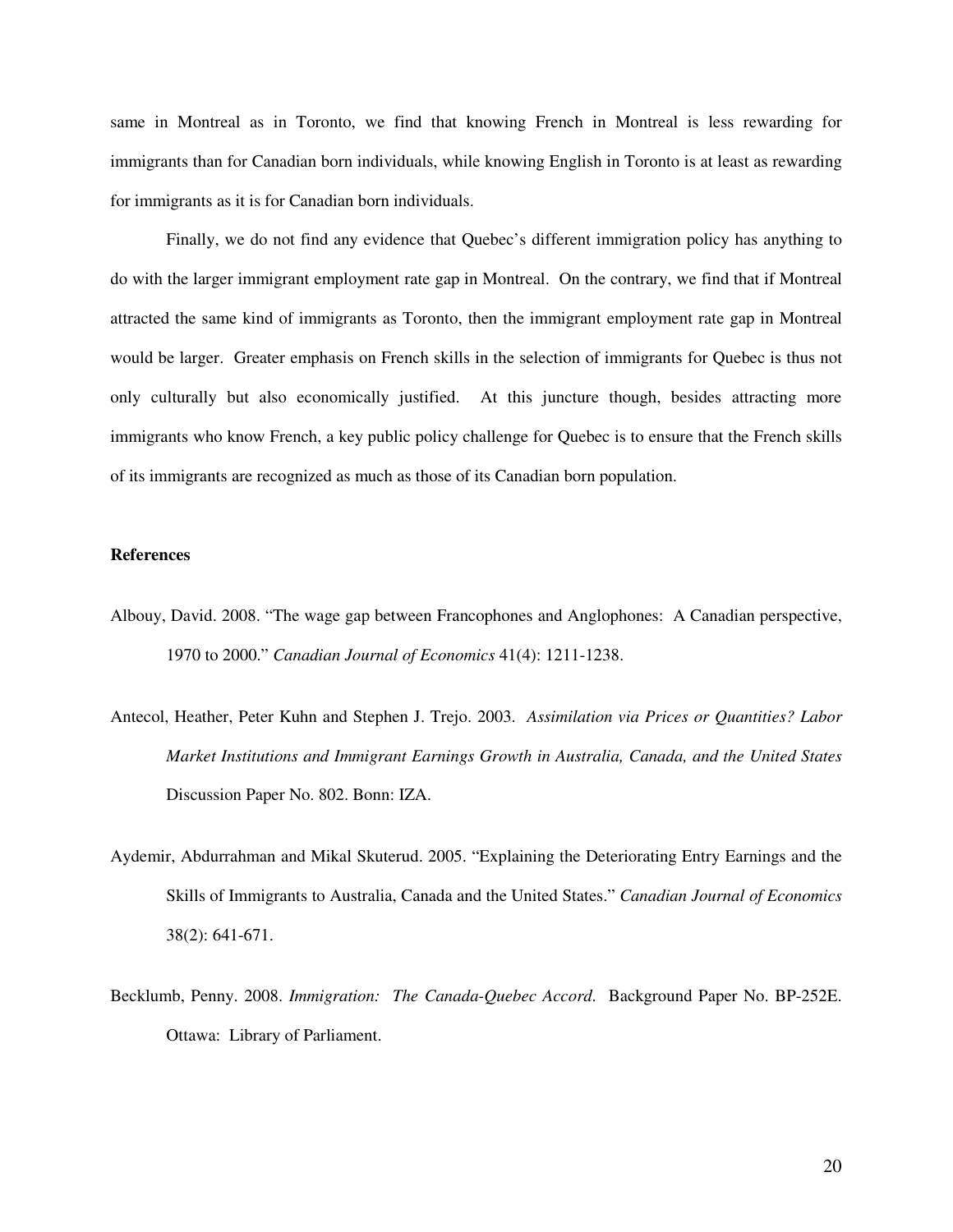- Blinder, Alan S. 1973. "Wage Discrimination: Reduced Form and Structural Estimates." *Journal of Human Resources* 8(4): 436-455.
- Bloom David E., Gilles Grenier and Morley Gunderson. 1995. "The Changing Labour Market Position of Canadian Immigrants." *Canadian Journal of Economic*s 28(4b): 987-1005.
- Boudarbat, Brahim and Maude Boulet. 2010. *Immigration au Québec : Politiques et intégration au marché du travail*. Research Report No.2010RP-05. Montreal: CIRANO.
- Bratsberg, Bernt, James F. Ragan and Zafar M. Nasir 2002. "The Effect of Naturalization on Wage Growth: A Panel Study of Young Male Immigrants." *Journal of Labor Economics* 20(3): 568- 597.
- Chiswick, Barry. 1978 "The effect of Americanization on the earnings of foreign-born men." *Journal of Political Economy* 86(5): 897-921
- DeVoretz, Don J. and Sergiy Pivnenko. 2006. "The Economics of Canadian Citizenship." *Journal of International Migration and Integration* 6(4): 435-468.
- DeVoretz, Don and Sergiy Pivnenko. 2008. "The Immigration Triangle: Quebec, Canada and the Rest of the World." *Journal of International Migration and Integration* 9(4): 363-381.
- Fairlie, Robert W. 2005. "An Extension of the Blinder-Oaxaca Decomposition Technique to Logit and Probit models." *Journal of Economic and Social Measurement* 30: 305-316.
- Frenette, Marc, and René Morissette. 2005. "Will They Ever Converge? Earnings of Immigrant and Canadian-Born Workers over the Last Two Decades." *International Migration Review* 39(1): 228- 257.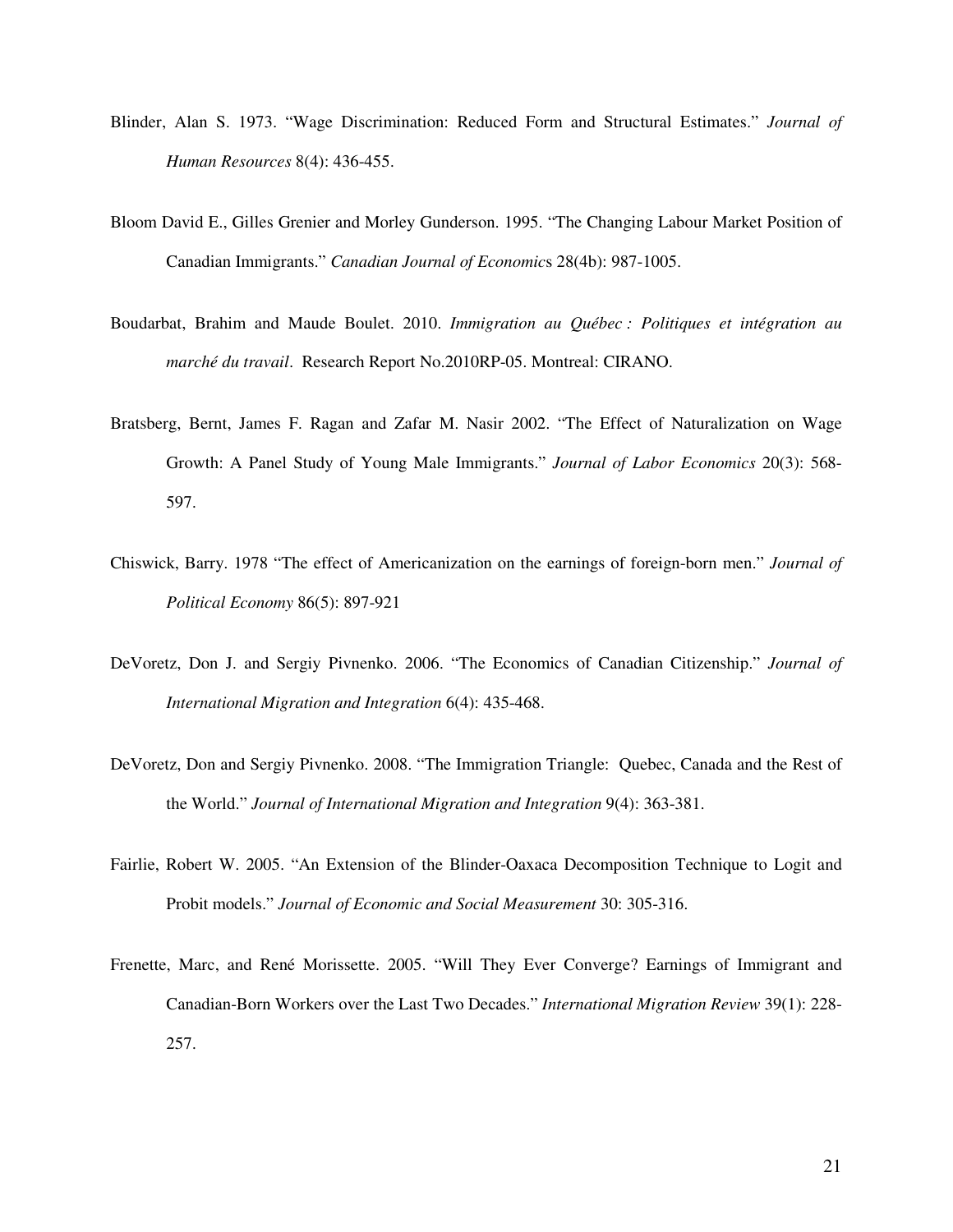- Gardeazabal, Javier and Arantza Ugidos 2004. "More on Identification in Detailed Wage Decompositions." *Review of Economics and Statistics* 86(4): 1034-1036.
- Gravel, Pauline. 2010. "78e Congrès de l'Acfas : L'anglais prend de la vigueur au Québec." *Le Devoir* (Montreal), 10 April 2010.
- Green, David A. and Christopher Worswick. 2010. "Entry Earnings of Immigrant Men in Canada: The Roles of Labour Market Entry Effects and Returns to Foreign Experience" in *Canadian Immigration: Economic Evidence for a Dynamic Policy Environment*, eds. Ted McDonald, Elizabeth Ruddick, Arthur Sweetman, and Christopher Worswick (Montreal and Kingston: McGill Queen's University Press, Queen's Policy Studies Series), pp. 77-110.
- Grenier, Gilles. 2001. "Immigration, Langues et Performance Economique : Le Québec et L'Ontario entre 1970 et 1995." *L'Actualité Économique Revue d'Analyse Économique* (77)3: 305-338.
- Mérette, Marcel. 2009. "The immigration option to population aging in Canada" in The Effects of Mass Immigration on Canadian Living Standards and Society, ed. Herbert Grubel (Calgary and Montreal: The Fraser Institute), pp. 145-167.
- Nadeau, Serge. 2010. "Another Look at the Francophone Wage Gap in Canada: Public and Private Sector, Quebec and Outside Quebec." *Canadian Public Policy/ Analyse de politiques* 36(2) (forthcoming)
- Nadeau, Serge and Aylin Seckin. 2010. "The Immigrant Wage Gap in Canada: Quebec and the Rest of Canada." Department of Economics, University of Ottawa, Ottawa.
- Oaxaca, Ronald. 1973. "Male-Female Wage Differentials in Urban Labour Markets." *International Economic Review* 14(3): 693-709.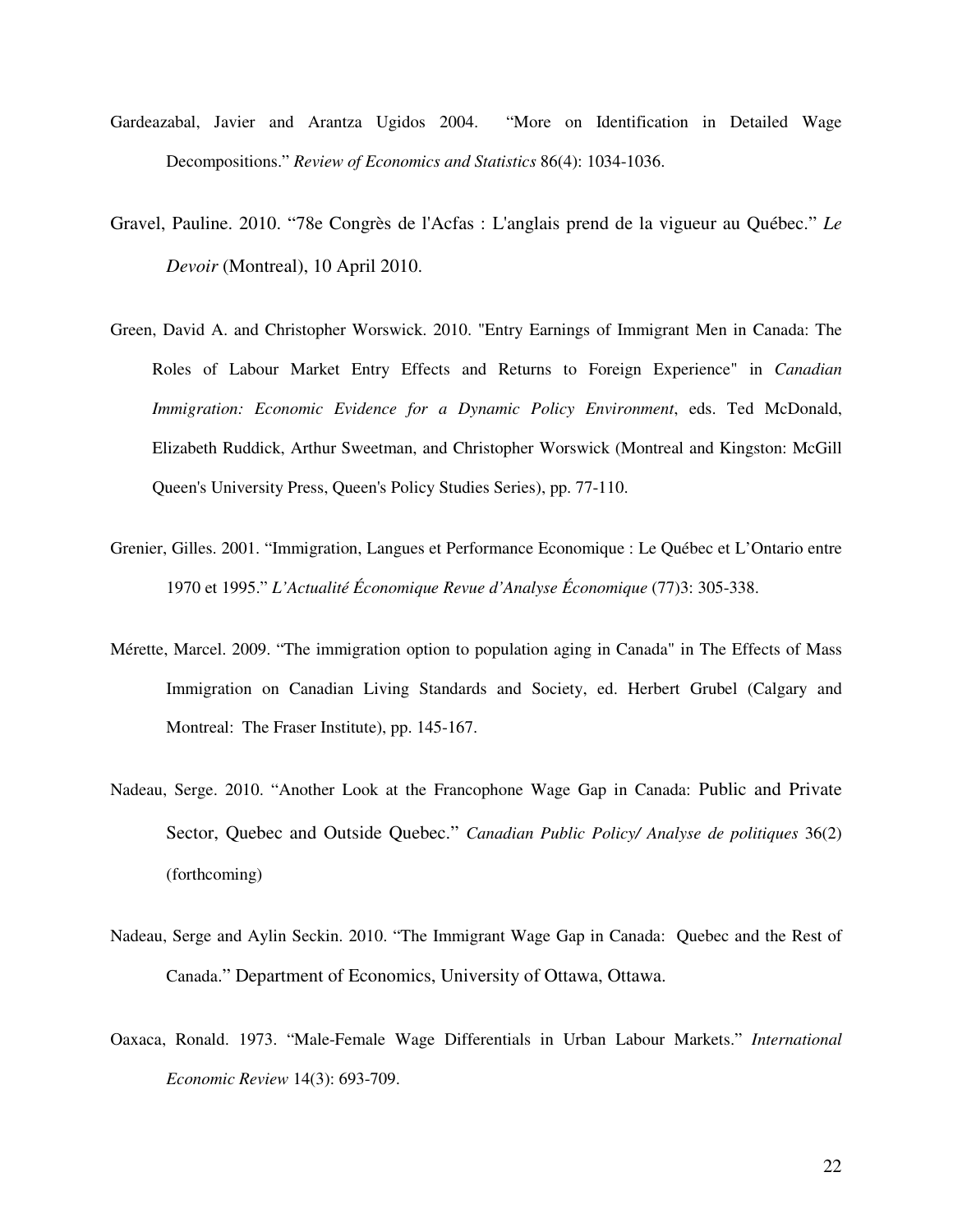- Oaxaca, Ronald L. and Michael R. Ransom 1999. "Identification in Detailed Wage Decomposition." *Review of Economics and Statistics* 81(1): 154-157.
- Pendakur, Krishna and Ravi Pendakur. 1998. "The colour of money: earnings differentials among ethnic groups in Canada." *Canadian Public Policy/ Analyse de politiques* 31(3): 518-548.
- National Council of Welfare. 2006. "Welfare Income 2006 Fact Sheets." Ottawa: National Council of Welfare.
- Picot, Garnett and Arthur Sweetman. 2005. *The Deteriorating Economic Welfare of Immigrants and Possible Causes: Update 2005*. Research Report No. 262. Ottawa: Statistics Canada.
- Picot, Garnett and Feng Hou. 2009. *Immigrant Characteristics, the IT Bust, and Their Effect on Entry Earnings of Immigrant.* Catalogue No. 11F0019m Research Report No. 315. Ottawa: Statistics Canada.
- Schaafsma, Joseph and Arthur Sweetman. 2001. "Immigrants Earnings: Age at Immigration Matters," *Canadian Journal of Economics* 34(4): 1066-1099.
- Statistics Canada. 2006. "Perspectives on Labour and Income—Unionization Statistics." Ottawa: Statistics Canada.
- Statistics Canada. 2007. "Study: Canada's Immigrant Labour Market." *The Daily (September 10, 2007)*. Ottawa: Statistics Canada.
- Sweetman, Arthur. 2004. *Immigrant Source Country Educational Quality and Canadian Labour Market Outcomes Catalogue*. No. 11F0019MIE Research Report No. 234. Ottawa: Statistics Canada.
- Times Higher Education. 2008. QS World University Rankings. Accessed September 24, 2009 at http://www.topuniversities.com/worlduniversityrankings/results/2008.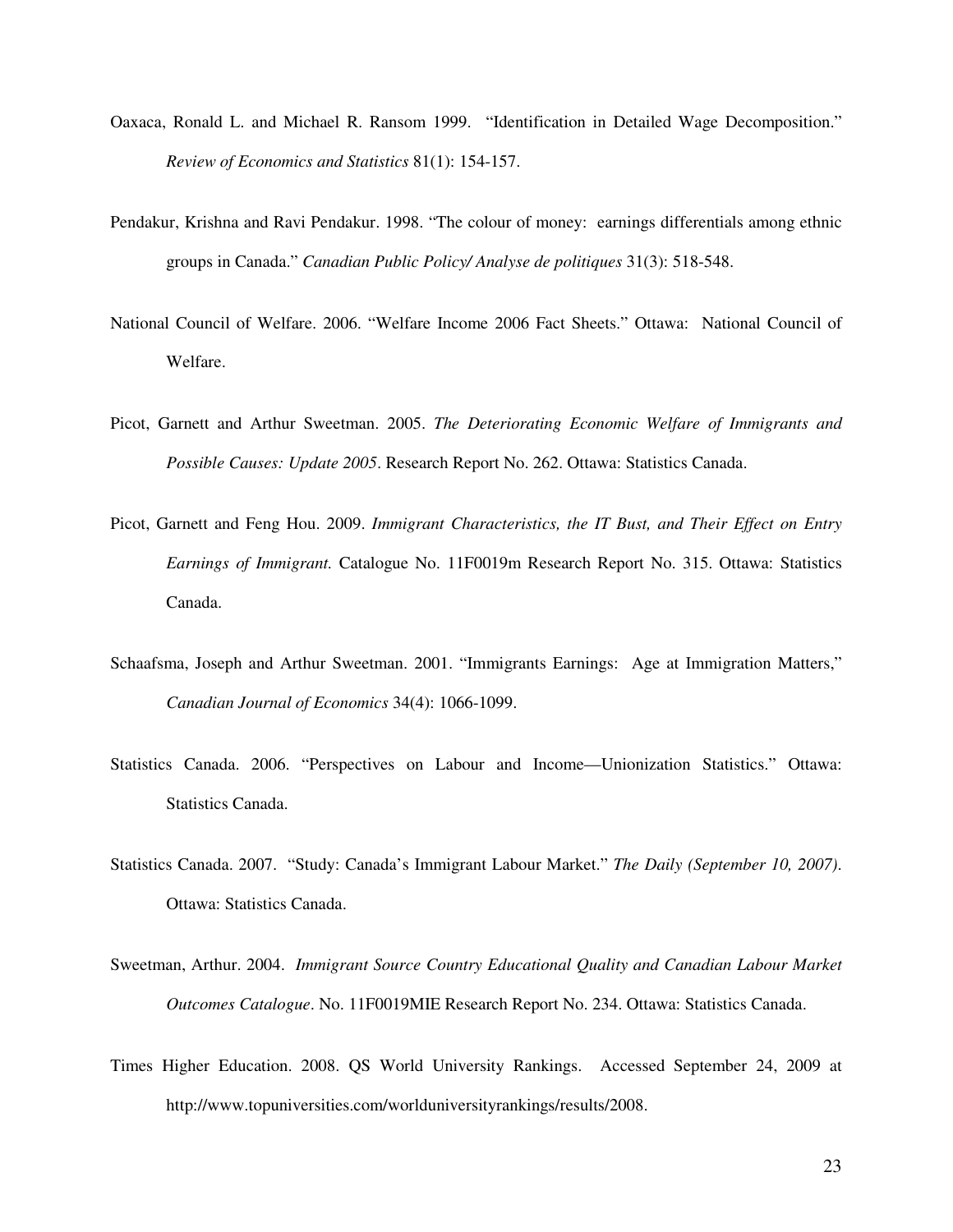Yun, Myeong-Su Yun 2005. "A Simple Solution to the Identification Problem in Detailed Wage Decompositions." *Economic Inquiry* 43(4): 766-772.

# **APPENDIX A DATA DESCRIPTION**

### **Dependent variable**

Our dependent variable is a dichotomous variable that takes the value of 1 if an individual worked fulltime full-year in 2005. Full-time is defined as 30 hours or more a week and Full-year is defined as 48 weeks or more. We make use of the question in the Census which asked whether the weeks worked in 2005 were mainly full-time or part-time.

#### **Independent variables that apply to the entire sample**

Given that the 2006 census does not provide a value for number of years of schooling, potential experience cannot be defined the usual way as age –education – 5. So age is used as a proxy for *Potential experience* and a quadratic functional form is assumed. Furthermore, to facilitate some calculations below, age is redefined as age minus 18 (the lowest age in our sample). By doing so, the constant term of the regressions will indicate the employment rate of the 18 year old worker with value 0 for all the dichotomous variables.

*Education* is defined on the basis of the highest certificate, degree or diploma (not on the number of years). Five categories are defined, with the reference category being a high school graduation certificate or the equivalent. The other categories are: (1) No certificate, (2) Trade, apprenticeship, college or CEGEP certificates or diploma, (3) university certificate or diploma below bachelor level, (4) university bachelor level and (5) masters or doctorate (including medicine, dentistry and similar programs).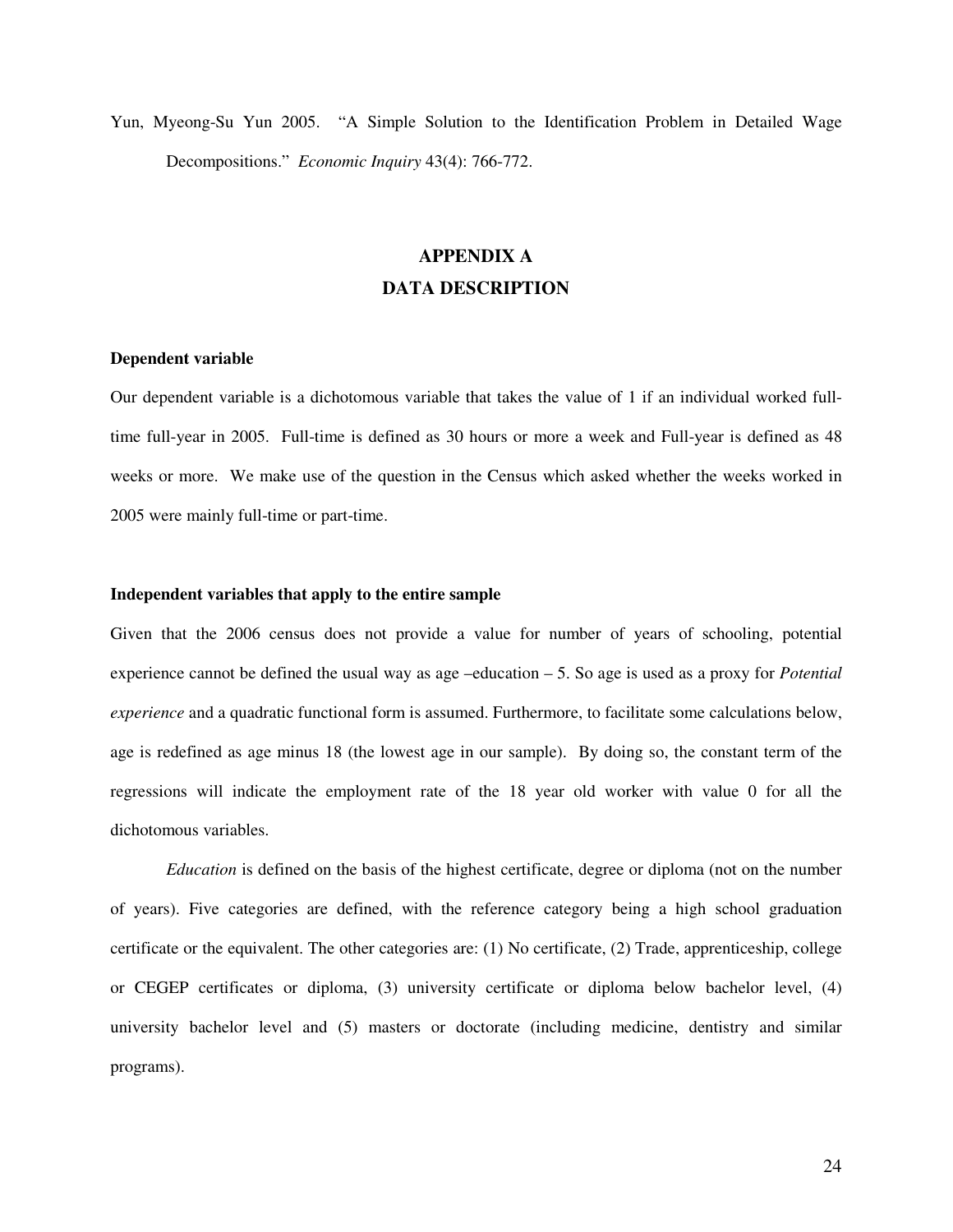For language attributes, two variables are used. The first one is the *Knowledge of the official languages* (as evaluated by the respondents). The categories are (1) English only (the reference), (2) French only, (3) Both English and French, and (4) None of English and French. The second one is the *Language spoken most often at home* at the time of the census, which may indicate a better command of a language. In the Census, multiple answers (such as English and French) are allowed to that question and there is also a sub-question about a possible second language used regularly at home, which also allows multiple answers. The end result of that is somewhat complicated. Here we use a simplified version of that variable that is based only on the first part (the sub-question is not used) and that allocates multiple answers to the lower status language, with English having the highest status, French being second, and the non-official languages being third. For example, the response "English and French" is allocated to French, and the response "French and a non-official language" is allocated to the non-official languages. By doing that there are only three categories for the language used at home: (1) English (the reference), (2) French, and (3) a non-official language.

*Marital status* is included with two categories: married and all others (single, widowed, separated, and divorced). The latter is the reference category.

*Presence of children at home* also affects employment (from the supply side). The effects may differ between men and women. This variable has the following categories: (1) No children at home (the reference), (2) at least one child less than 2 (with possibly older children at home too), (3) All the children at home are between 2 and 15, and (4) all the children at home are more than 15. The categories are defined the way they are because it is expected that having young children at home will affect the time available for individuals to work outside the home (especially for women).

A dichotomous variable is defined for *School Attendance*, which takes the value one if an individual attended school during the nine months prior to the census, and the value zero if not. (This variable is expected to affect employment negatively).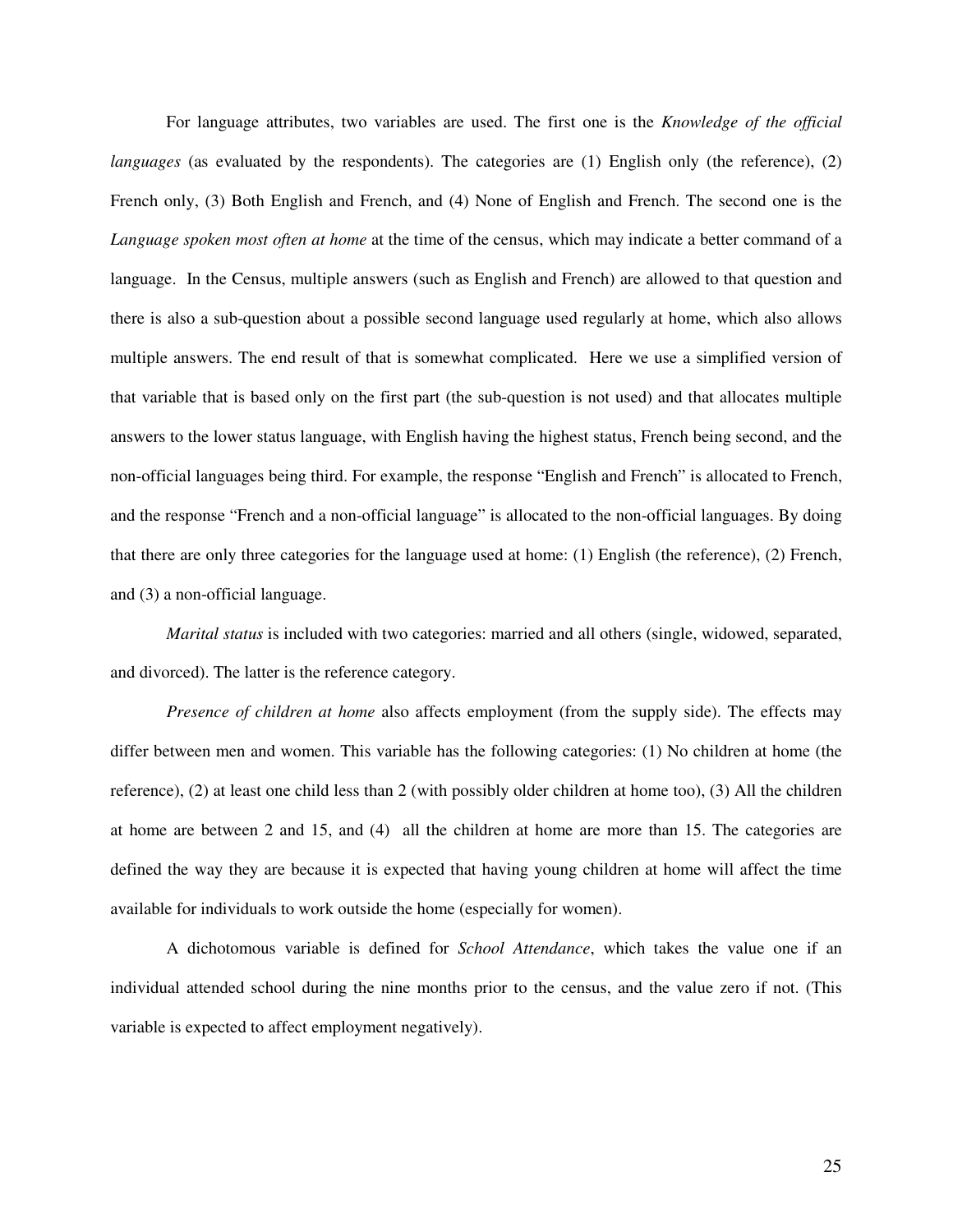Another variable that affects employment from the supply side is *Other family income*. This variable is defined as the total income of the census family minus the person's earnings (wages and salaries and selfemployment income) in 2005.

#### **Immigrant specific independent variables**

All the above variables are defined for the entire sample. The ones that follow are immigrant specific (they are interacted with an immigrant dichotomous indicator).

An advantage of using the *Master File* is that all *countries of origin* of immigrants appear individually in the data base, as opposed to being aggregated as in the *Public Use* data files. For this analysis 48 countries or groups of countries are defined. We identify as many specific countries as possible, and the others are aggregated based on the region of the world. In practice, the first 15 countries in terms of the number of immigrants are specifically identified in Montreal and the first 25 in Toronto (because Toronto has a larger immigrant population). A few other countries are also identified if the sample is large enough. The list of countries is the same for both Toronto and Montreal (for purposes of comparison), which means that some countries which are not among the most important in one metropolitan area are identified if they are important in the other. For example, there are very few immigrants from Haiti in Toronto, but they are identified because that country is an important source of immigration in Montreal. The reference category for the countries is the U.S. (there are 47 dichotomous variables).

*Location of highest degree* is a new variable in the 2006 census. For people with postsecondary education, it indicates whether the degree was received in Canada or in another country. This variables takes the value 1 if the degree was received in a foreign country, and the value 0 otherwise (degree received in Canada or no postsecondary education).

*Years since immigration* and its squared are used. They are defined as 2005 minus the year the person immigrated (the year landed immigrant status was first granted).

*Citizenship* is a dichotomous variable taking the value 1 if the immigrant is a Canadian citizen and the value 0 otherwise (it does not exclude the fact that a person can be simultaneously a citizen of another country).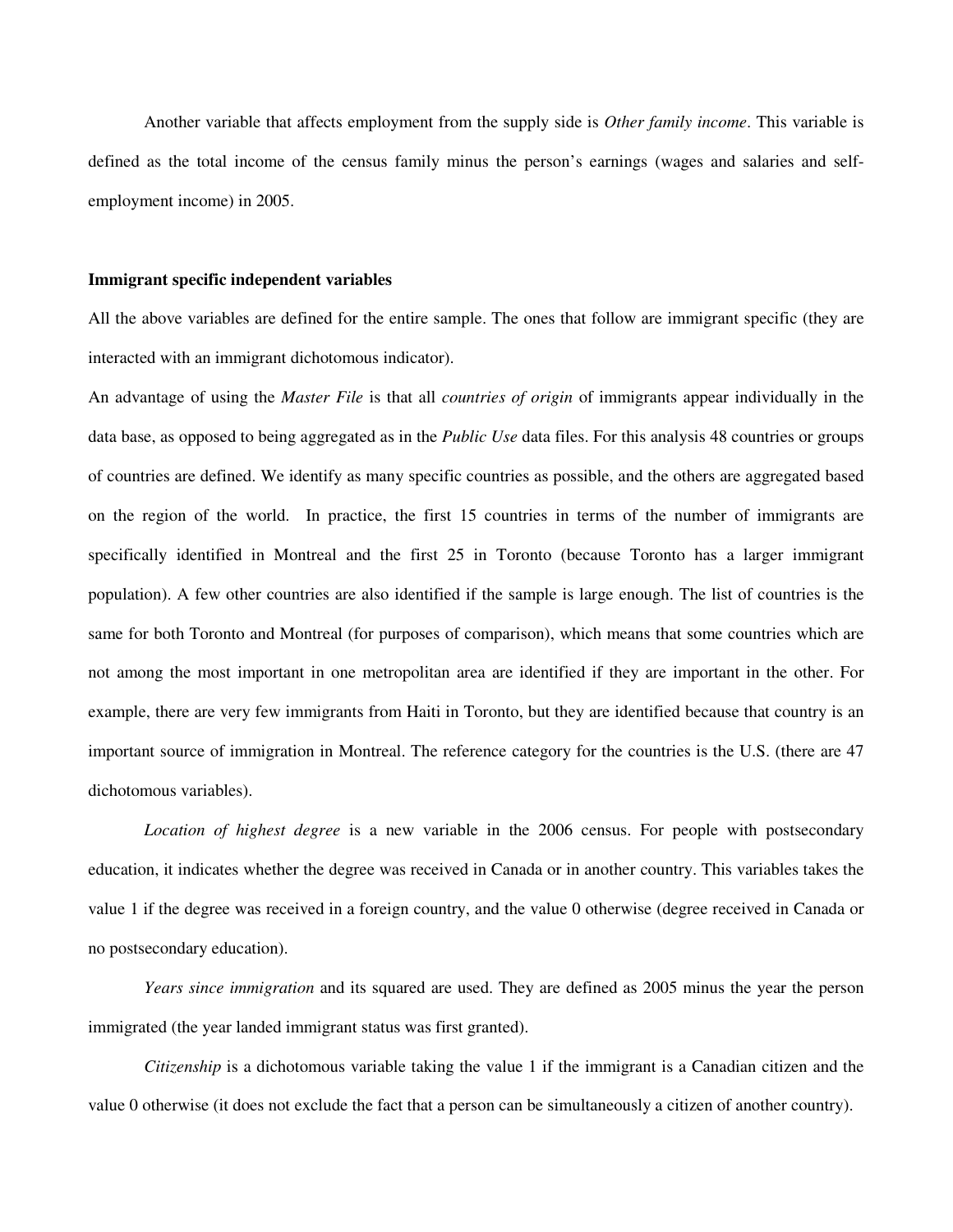|                                           |                  | <b>Males</b>      |                  |                   | <b>Females</b> |                   |                  |                   |  |  |
|-------------------------------------------|------------------|-------------------|------------------|-------------------|----------------|-------------------|------------------|-------------------|--|--|
|                                           |                  | <b>Montreal</b>   |                  | <b>Toronto</b>    |                | <b>Montreal</b>   |                  | <b>Toronto</b>    |  |  |
|                                           | Canadian         | <b>Immigrants</b> | Canadian         | <b>Immigrants</b> | Canadian       | <b>Immigrants</b> | Canadian         | <b>Immigrants</b> |  |  |
|                                           | <b>Born</b>      |                   | <b>Born</b>      |                   | <b>Born</b>    |                   | <b>Born</b>      |                   |  |  |
| % of Population                           | 77.4             | 22.6              | 48.7             | 51.3              | 77.9           | 22.1              | 46.9             | 53.1              |  |  |
| % Employed (full-time, full-year)         | 57.2             | 50.0              | 59.6             | 57.9              | 44.9           | 33.9              | 46.5             | 41.2              |  |  |
| Potential experience (years) <sup>a</sup> | 22.2             | 24.6              | 19.6             | 24.7              | 22.6           | 24.4              | 19.9             | 24.6              |  |  |
| Education                                 |                  |                   |                  |                   |                |                   |                  |                   |  |  |
| % H.S. graduation certificate             | 23.2             | 19.1              | 29.9             | 23.8              | 24.2           | 20.2              | 29.4             | 25.4              |  |  |
| % No certificate                          | 15.3             | 15.5              | 11.5             | 13.2              | 12.7           | 18.3              | 8.5              | 14.8              |  |  |
| % College/Trade certificate               | 36.1             | 26.4              | 26.1             | 23.2              | 33.9           | 26.1              | 25.7             | 23.2              |  |  |
| % Univ. diploma/certificate               | 4.7              | 7.2               | 4.1              | 7.4               | 6.2            | 7.8               | 4.5              | 8.1               |  |  |
| % Bachelor's degree                       | 15.5             | 20.4              | 21.6             | 22.0              | 18.2           | 19.6              | 25.7             | 21.4              |  |  |
| % Masters or Ph.D                         | 5.2              | 11.5              | 6.8              | 10.3              | 4.8            | 8.1               | 6.3              | 7.1               |  |  |
| Knowledge of official languages           |                  |                   |                  |                   |                |                   |                  |                   |  |  |
| % English only                            | 2.5              | 17.9              | 89.1             | 91.4              | 2.3            | 18.5              | 85.2             | 88.9              |  |  |
| % French only                             | 32.2             | 17.8              | 0.0              | 0.1               | 39.5           | 25.5              | 0.0              | 0.1               |  |  |
| % English and French                      | 65.3             | 62.4              | 10.8             | 5.0               | 58.1           | 51.9              | 14.7             | 5.6               |  |  |
| % None                                    | 0.0              | 1.8               | 0.1              | $\overline{3.5}$  | 0.0            | 4.1               | 0.1              | $\overline{5.5}$  |  |  |
| Language spoken at home $^{\rm b}$        |                  |                   |                  |                   |                |                   |                  |                   |  |  |
| % English                                 | 15.9             | 19.5              | 95.8             | 45.6              | 15.7           | 18.6              | 96.0             | 46.2              |  |  |
| % French                                  | 82.0             | 30.9              | 0.7              | 0.4               | 82.5           | 28.3              | 0.9              | 0.5               |  |  |
| % Other                                   | $\overline{2.1}$ | 50.6              | $\overline{3.5}$ | 54.0              | 1.8            | $\overline{53.1}$ | $\overline{3.2}$ | 53.4              |  |  |
| Family related variables                  |                  |                   |                  |                   |                |                   |                  |                   |  |  |
| % Married                                 | 56.2             | 67.7              | 51.1             | 71.0              | 57.3           | 65.4              | 52.9             | 67.6              |  |  |
| % Children age $<$ 2                      | 5.0              | 8.1               | 5.6              | 6.7               | 5.3            | 8.0               | 6.2              | 6.5               |  |  |
| % Children age 2 to 15                    | 19.0             | 26.4              | 18.7             | 27.6              | 22.4           | 30.0              | 22.4             | 29.0              |  |  |
| % Children age 15+                        | 9.7              | 13.7              | 8.4              | 16.7              | 11.8           | 16.4              | 10.8             | 18.1              |  |  |
| Attend school                             | 17.5             | 19.1              | 19.5             | 15.2              | 20.3           | 20.7              | 22.3             | 16.7              |  |  |
| Sample size                               | 169,542          | 49,513            | 146,788          | 154,687           | 177,566        | 50,314            | 149,162          | 168,968           |  |  |

## **Table 1: Common Characteristics of Immigrant and Canadian Born Individuals (2006)**

 ${}^{\text{a}}$ Potential experience is defined as (Age – 18).

<sup>b</sup>See data description in Appendix A.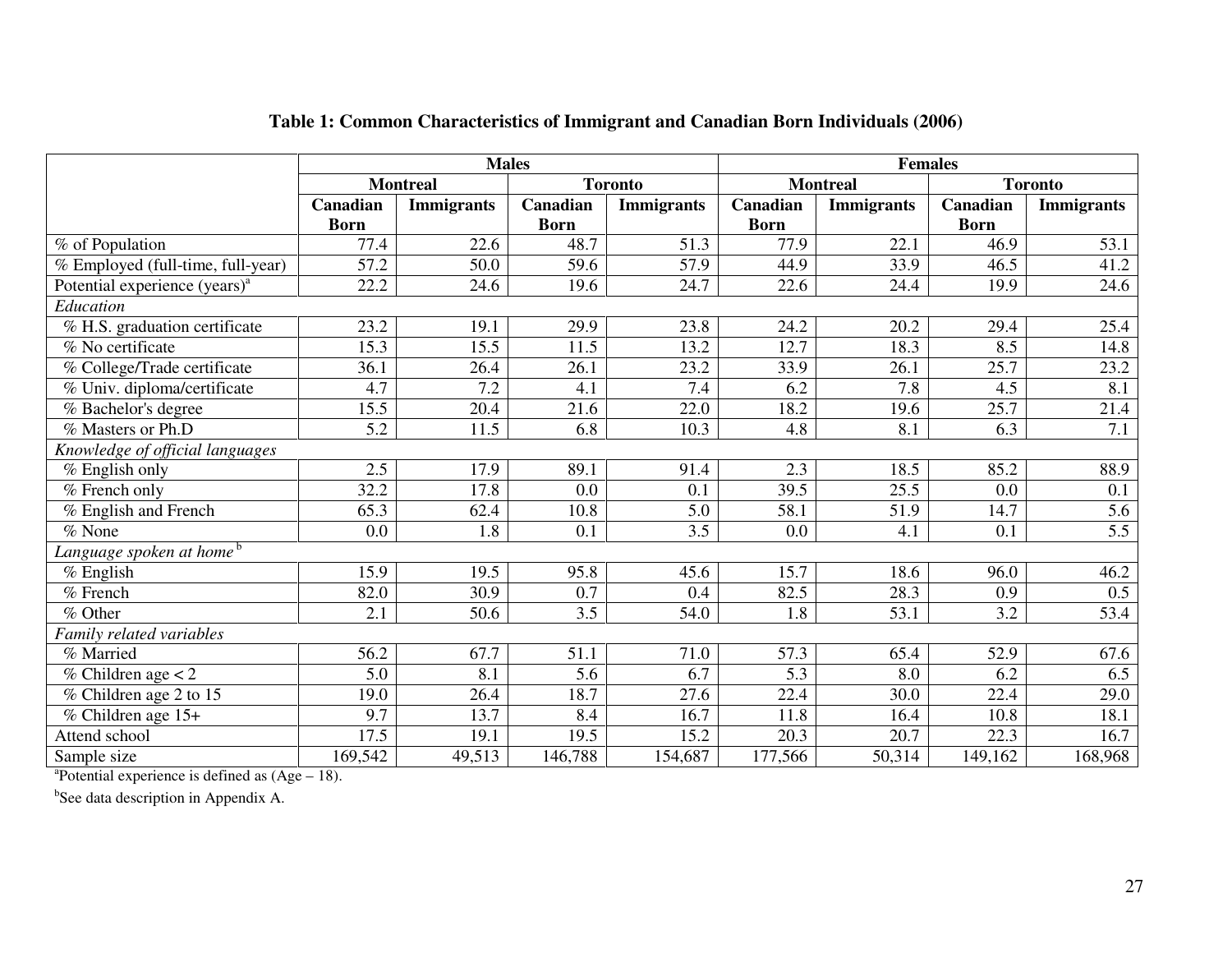|                            | <b>Males</b>    |                |                 | <b>Females</b> |
|----------------------------|-----------------|----------------|-----------------|----------------|
|                            | <b>Montreal</b> | <b>Toronto</b> | <b>Montreal</b> | <b>Toronto</b> |
| U.S.                       | 1.9             | 1.4            | 2.1             | 1.6            |
| Central America            | 4.1             | 1.3            | 4.0             | 1.3            |
| Haiti                      | 7.1             | 0.1            | 9.2             | 0.1            |
| Jamaica                    | 0.6             | 3.9            | 0.9             | 5.1            |
| Trinidad                   | 0.6             | 2.0            | 0.7             | 2.4            |
| Other Caribbean            | 1.5             | 1.4            | 2.1             | 1.7            |
| Guyana                     | 0.4             | 3.2            | 0.4             | 3.5            |
| Other South-America        | 5.0             | 2.7            | 5.5             | 2.8            |
| France                     | 5.7             | 0.2            | 5.2             | 0.3            |
| Germany                    | 0.8             | 0.9            | 0.8             | 0.9            |
| Other Western Europe       | 1.4             | 0.7            | 1.4             | 0.6            |
| Romania                    | 3.2             | 1.1            | 3.2             | 1.1            |
| Poland                     | 1.3             | 3.1            | 1.7             | 3.1            |
| Ukraine                    | 0.5             | 1.0            | 0.6             | 1.1            |
| Russia                     | 1.1             | 1.3            | 1.2             | 1.3            |
| Hungary                    | 0.3             | 0.4            | 0.3             | 0.5            |
| Other Eastern Europe       | 1.2             | 1.2            | 1.1             | 1.2            |
| U.K.                       | 1.5             | 4.9            | 1.4             | 4.7            |
| Other Northern Europe      | 0.2             | 0.5            | 0.3             | 0.5            |
| Greece                     | 2.3             | 1.2            | 2.3             | 1.1            |
| Italy                      | 6.3             | 4.5            | 5.8             | 3.9            |
| Portugal                   | 2.6             | 3.7            | 2.7             | 3.4            |
| Other Southern Europe      | 1.3             | 2.7            | 1.3             | 2.5            |
| West Africa                | 1.5             | 1.2            | 1.1             | 1.0            |
| East Africa                | 1.7             | 2.5            | 1.6             | 2.7            |
| Algeria                    | 4.1             | 0.0            | 3.1             | 0.0            |
| Egypt                      | 2.0             | 0.7            | 1.8             | 0.5            |
| Morocco                    | 4.9             | 0.2            | 4.0             | 0.1            |
| Other Northern Africa      | 2.5             | 0.4            | 1.9             | 0.3            |
| Southern Africa            | 0.1             | 0.6            | 0.1             | 0.6            |
| Lebanon                    | 5.6             | 0.6            | 4.5             | 0.5            |
| Afghanistan                | 0.5             | 0.8            | 0.5             | 0.8            |
| Iran                       | 1.4             | 2.3            | 1.1             | 2.0            |
| Iraq                       | 0.3             | 0.7            | 0.3             | 0.6            |
| Other Western Central Asia | 4.3             | 2.4            | 4.1             | 2.0            |
| China                      | 4.0             | 7.3            | 4.4             | 7.7            |
| Hong Kong                  | 0.9             | 5.3            | 0.9             | 5.3            |
| South Korea                | $0.4\,$         | 1.7            | 0.5             | 1.7            |
| Taiwan                     | $0.4\,$         | 0.7            | 0.5             | 0.8            |
| Other East Asia            | 0.1             | 0.3            | 0.2             | 0.3            |
| Philippines                | 1.8             | 5.1            | 3.2             | 6.7            |
| Vietnam                    | 3.6             | 3.1            | 3.7             | 3.1            |
| Other South East Asia      | 2.3             | 1.2            | 2.3             | 1.3            |
| India                      | 2.4             | 10.2           | 2.2             | 9.3            |
| Sri Lanka                  | 1.6             | 4.2            | 1.4             | 3.7            |
| Pakistan                   | 1.3             | 3.8            | 1.1             | 3.2            |
| Bangladesh                 | 1.2             | 0.9            | 1.0             | 0.7            |
| Other                      | 0.1             | 0.4            | 0.1             | 0.3            |

# **Table 2: Distribution of Countries of Origin of Immigrants (in percent)**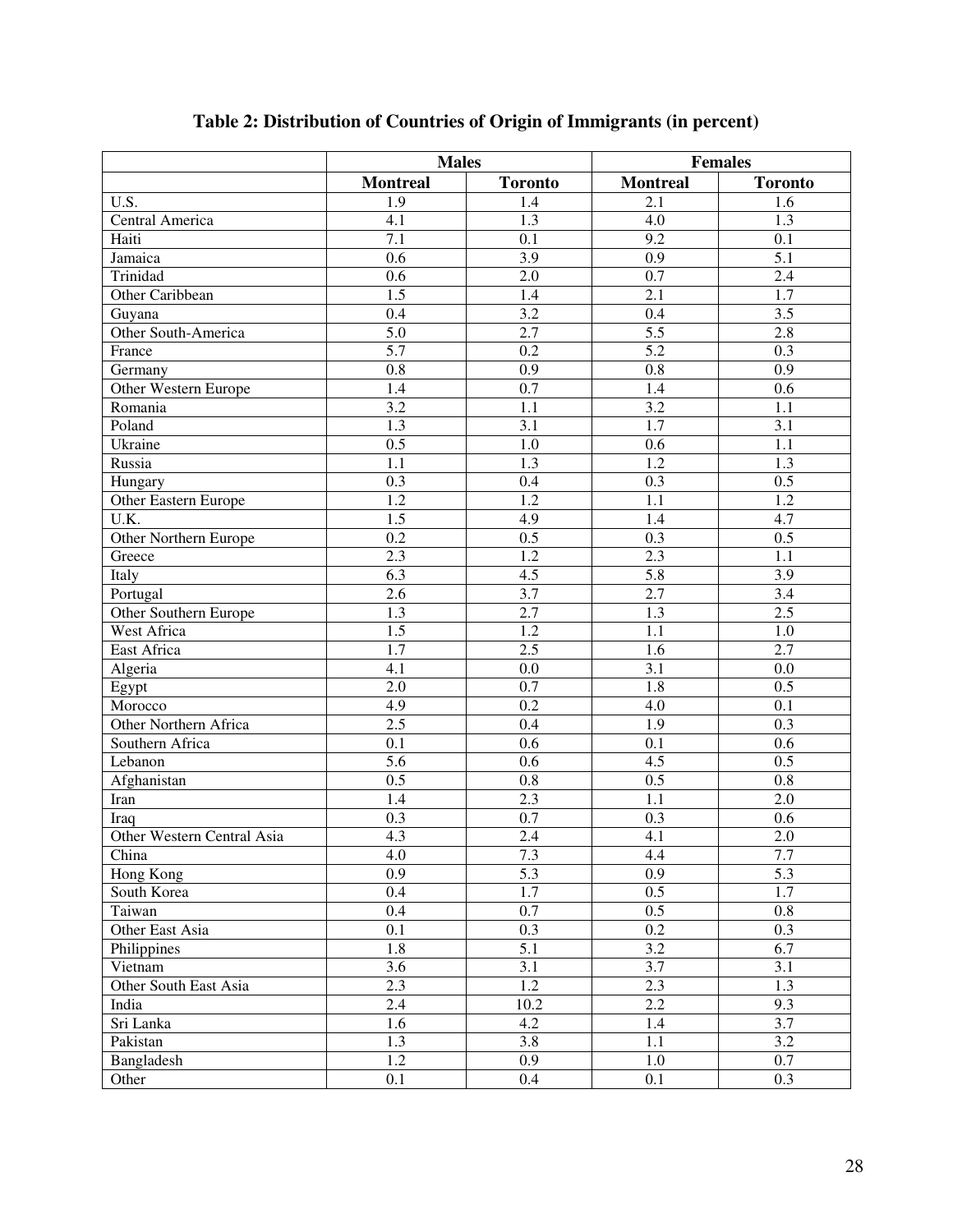| Table 3: Comparative Indicators of the Labour Market Integration of Immigrants, Montreal |
|------------------------------------------------------------------------------------------|
| and Toronto Metropolitan Areas, 2005                                                     |

|                   |                       | <b>Males</b> |                  | <b>Females</b> |                   |      |             |         |  |
|-------------------|-----------------------|--------------|------------------|----------------|-------------------|------|-------------|---------|--|
|                   | <b>Employment</b>     | ltl          | Wage             | Itl            | <b>Employment</b> | ltl  | <b>Wage</b> | ltl     |  |
|                   | Rate Gap <sup>a</sup> |              | Gap <sup>b</sup> |                | <b>Rate Gap</b>   |      | Gap         |         |  |
| <b>Montreal</b>   | $-0.072$              | 25.2         | $-0.258$         | 38.1           | $-0.111$          | 40.9 | $-0.224$    | $-29.4$ |  |
| <b>Toronto</b>    | $-0.017$              | 8.48         | $-0.282$         | 62.4           | $-0.053$          | 27.5 | $-0.282$    | $-62.4$ |  |
| <b>Difference</b> | $-0.055$              | 5.9          | $+0.024$         | 2.95           | $-0.057$          | 17.2 | 0.058       | 6.61    |  |

<sup>a</sup>Average full-time full-year employment rate of immigrant workers minus average full-time full-year employment rate of Canadian born workers.

<sup>b</sup>Average log of weekly wages of immigrant full-time full-year workers minus average log of weekly wages of Canadian born full-time full-year workers.

|  |  |  |  |  | Table 4: Male Immigrant Employment Rate Gaps by Country of Origin (2006) |
|--|--|--|--|--|--------------------------------------------------------------------------|
|--|--|--|--|--|--------------------------------------------------------------------------|

| <b>Montreal</b>                        |                       | <b>Toronto</b> |                                        |                   |      |  |  |
|----------------------------------------|-----------------------|----------------|----------------------------------------|-------------------|------|--|--|
| <b>Most Common</b>                     | <b>Employment</b>     | t              | <b>Most Common</b>                     | <b>Employment</b> | Itl  |  |  |
| <b>Countries of Origin<sup>a</sup></b> | Rate Gap <sup>b</sup> |                | <b>Countries of Origin<sup>c</sup></b> | <b>Rate Gap</b>   |      |  |  |
| (in descending order)                  |                       |                | (in descending order)                  |                   |      |  |  |
| 1. Haiti                               | $-0.076$              | 7.95           | 1. India                               | 0.005             | 1.15 |  |  |
| 2. Italy                               | $-0.014$              | 1.45           | 2. China                               | $-0.100$          | 18.4 |  |  |
| 3. France                              | 0.008                 | 0.74           | 3. Hong Kong                           | $-0.041$          | 6.69 |  |  |
| 4. Lebanon                             | $-0.071$              | 6.60           | 4. Philippines                         | 0.044             | 7.03 |  |  |
| 5. Morocco                             | $-0.152$              | 13.7           | 5. U.K.                                | 0.079             | 13.1 |  |  |
| 6. Algeria                             | $-0.182$              | 14.7           | 6. Italy                               | 0.025             | 3.70 |  |  |
| 7. China                               | $-0.182$              | 14.6           | 7. Sri Lanka                           | $-0.031$          | 4.52 |  |  |
| 8. Vietnam                             | $-0.044$              | 3.39           | 8. Jamaica                             | $-0.015$          | 2.13 |  |  |
| 9. Romania                             | $-0.061$              | 4.30           | 9. Pakistan                            | $-0.090$          | 12.2 |  |  |
| 10. Portugal                           | 0.049                 | 3.16           | 10. Portugal                           | 0.018             | 2.38 |  |  |

<sup>a</sup>Represent 47.1 percent of all immigrants in Montreal.

<sup>b</sup>Average employment rate of immigrant workers minus average employment rate of Canadian born workers.

<sup>c</sup>Represent 52.9 percent of all immigrants in Toronto.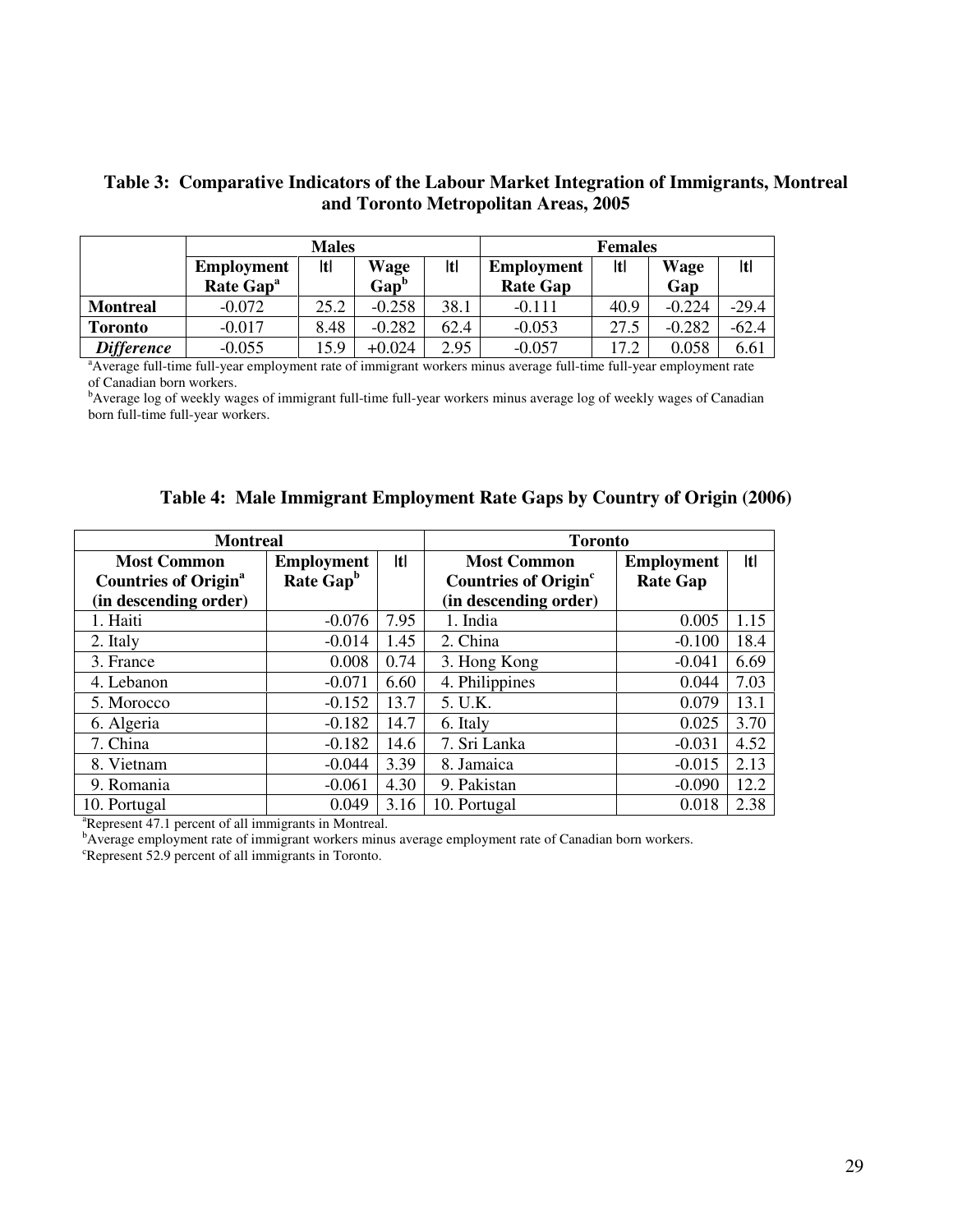|                                                 | Circa $2003^a$ |                | Fall 2009 <sup>b</sup> |               |
|-------------------------------------------------|----------------|----------------|------------------------|---------------|
|                                                 | Canada         | <b>Quebec</b>  | Canada                 | <b>Quebec</b> |
| <b>Schooling</b>                                | 25             | 11             | 25                     | 28            |
| <b>Assured Employment</b>                       | 15             | 15             | 10                     | 10            |
| <b>Work Experience</b>                          | 21             | 10             | 21                     | 8             |
| Adaptability <sup>c</sup>                       |                |                | 10                     | 6             |
| Age                                             | 10             | 10             | 10                     | 16            |
| <b>Knowledge of English (French) for Canada</b> | 16             | 18             | 16                     | 16            |
| (Quebec)                                        |                |                |                        |               |
| <b>Knowledge of French (English) for Canada</b> | 8              | 6              | 8                      | 6             |
| (Quebec)                                        |                |                |                        |               |
| <b>Spouse's Schooling</b>                       | 5              | $\overline{5}$ |                        | 16            |
| <b>Family or Friends in Canada (Quebec)</b>     | 5              |                |                        | 8             |
| <b>Children</b>                                 |                |                |                        | 8             |
| <b>Financial Autonomy</b>                       |                |                |                        |               |
| <b>Total</b>                                    | 105            | 75             | 100                    | 123           |
| Pass                                            | 75             | 58             | 67                     | 63            |

## **Table 5: Selection Grids for Skilled Workers (Maximum Number of Points)**

**Pass** 75 58 67 63<br>
Source: DeVoretz and Pivninko (2008).<br>
Source: Citizenship and Immigration Canada (2010) and Immigration et Communautés Culturelles Québec (2010).<br>
Fincludes points for Spouse's Schooling for Canada in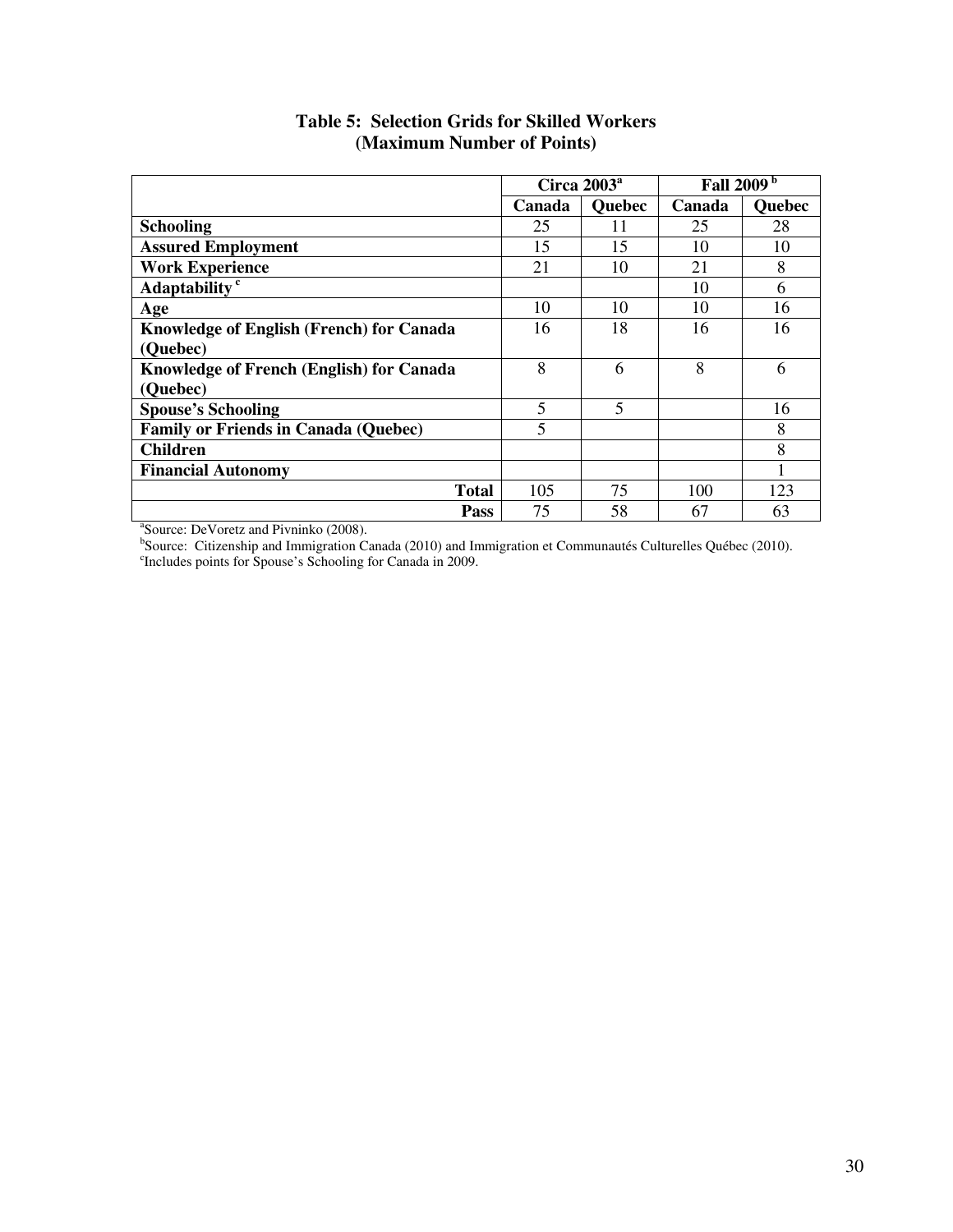## **Table 6: Decomposition of Immigrant Employment Rate Gaps**

|                                           | <b>Montreal</b>   |      | <b>Toronto</b>    |                   | <b>Montreal - Toronto</b> |      |  |  |
|-------------------------------------------|-------------------|------|-------------------|-------------------|---------------------------|------|--|--|
|                                           | <b>Employment</b> | t    | <b>Employment</b> | t                 | <b>Employment</b>         | t    |  |  |
|                                           | <b>Rate Gap</b>   |      | <b>Rate Gap</b>   |                   | <b>Rate Gap</b>           |      |  |  |
| Males                                     |                   |      |                   |                   |                           |      |  |  |
| Observed gap <sup>a</sup>                 | $-0.072$          | 25.3 | $-0.017$          | 8.48              | $-0.055$                  | 15.9 |  |  |
| <b>Explained</b> gap                      | $-0.001$          | 0.19 | 0.046             | 7.34              | $-0.047$                  | 4.68 |  |  |
| Education                                 | 0.006             | 8.17 | 0.001             | 2.20              | 0.005                     | 5.30 |  |  |
| Experience                                | 0.006             | 2.23 | 0.014             | $\overline{5.55}$ | $-0.008$                  | 2.07 |  |  |
| Language                                  | $-0.040$          | 8.73 | $-0.018$          | 4.93              | $-0.022$                  | 3.77 |  |  |
| Majority language <sup>b</sup>            | $-0.022$          | 8.33 | $-0.001$          | 0.45              | $-0.021$                  | 5.31 |  |  |
| Others <sup>c</sup>                       | 0.026             | 13.1 | 0.049             | 33.4              | $-0.023$                  | 9.20 |  |  |
| <b>Unexplained</b> gap                    | $-0.146$          | 13.6 | $-0.116$          | 16.5              | $-0.030$                  | 2.35 |  |  |
| Fixed effect                              | $-0.077$          | 3.68 | $-0.088$          | 3.41              | 0.012                     | 0.35 |  |  |
| Education                                 | $-0.002$          | 1.48 | $-0.005$          | 4.93              | 0.003                     | 1.76 |  |  |
| Experience                                | $-0.061$          | 5.04 | $-0.059$          | 7.58              | $-0.002$                  | 0.13 |  |  |
| Language                                  | $-0.015$          | 1.16 | 0.054             | 2.24              | $-0.069$                  | 2.52 |  |  |
| Majority language                         | $-0.023$          | 2.05 | 0.053             | 2.27              | $-0.077$                  | 2.96 |  |  |
| Others                                    | 0.009             | 1.54 | $-0.018$          | 5.54              | 0.027                     | 4.12 |  |  |
| <b>Immigrant specific effects</b>         | 0.075             | 8.20 | 0.053             | 9.43              | 0.022                     | 2.05 |  |  |
| Countries of origin (total effect)        | $-0.025$          | 4.34 | $-0.023$          | $\overline{5.63}$ | $-0.002$                  | 0.32 |  |  |
| Countries of origin (Muslim) <sup>c</sup> | $-0.022$          | 9.73 | $-0.013$          | 16.6              | $-0.009$                  | 3.89 |  |  |
| Composition                               | n.a.              |      | n.a.              |                   | $-0.010$                  | 3.16 |  |  |
| Returns                                   | n.a.              |      | n.a.              |                   | 0.001                     | 0.26 |  |  |
| Countries of origin (non-Muslim)          | $-0.003$          | 0.80 | $-0.010$          | 2.90              | 0.007                     | 1.32 |  |  |
| Composition                               | n.a.              |      | n.a.              |                   | 0.001                     | 0.04 |  |  |
| Returns                                   | n.a.              |      | n.a.              |                   | 0.006                     | 1.52 |  |  |
| Source country of degree                  | 0.002             | 1.43 | 0.003             | 4.76              | $-0.002$                  | 1.15 |  |  |
| Years since immigration                   | 0.083             | 10.3 | 0.054             | 12.5              | 0.029                     | 3.26 |  |  |
| Citizenship                               | 0.016             | 8.25 | 0.020             | 17.0              | $-0.002$                  | 0.90 |  |  |
| Females                                   |                   |      |                   |                   |                           |      |  |  |
| Observed gap                              | $-0.111$          | 40.9 | $-0.053$          | 27.5              | $-0.057$                  | 17.2 |  |  |
| <b>Explained</b> gap                      | $-0.050$          | 7.35 | $-0.016$          | 2.71              | $-0.034$                  | 3.87 |  |  |
| Education                                 | $-0.005$          | 5.35 | $-0.008$          | 13.3              | 0.003                     | 2.80 |  |  |
| Experience                                | 0.012             | 3.74 | 0.013             | $\overline{5.02}$ | $-0.001$                  | 0.34 |  |  |
| Language                                  | $-0.048$          | 9.97 | $-0.025$          | 5.67              | $-0.023$                  | 3.62 |  |  |
| Majority language                         | $-0.014$          | 1.30 | $-0.012$          | 0.61              | $-0.002$                  | 0.08 |  |  |
| Others                                    | $-0.009$          | 5.04 | 0.004             | 2.48              | $-0.013$                  | 5.37 |  |  |
| <b>Unexplained</b> gap                    | $-0.144$          | 14.3 | $-0.138$          | 19.1              | $-0.006$                  | 0.47 |  |  |
| Fixed effect                              | $-0.039$          | 2.11 | $-0.005$          | 0.20              | $-0.035$                  | 1.16 |  |  |
| Education                                 | $-0.001$          | 0.29 | $-0.004$          | 3.71              | 0.004                     | 2.02 |  |  |
| Experience                                | $-0.085$          | 8.26 | $-0.076$          | 10.2              | $-0.010$                  | 0.78 |  |  |
| Language                                  | $-0.004$          | 0.38 | $-0.017$          | 0.84              | 0.013                     | 0.54 |  |  |
| Majority language                         | $-0.014$          | 1.30 | $-0.012$          | 0.61              | 0.002                     | 0.08 |  |  |
| Others                                    | $-0.014$          | 3.61 | $-0.036$          | 12.1              | 0.022                     | 4.51 |  |  |
| <b>Immigrant specific effects</b>         | 0.083             | 9.81 | 0.100             | $18.\overline{6}$ | $-0.017$                  | 1.73 |  |  |
| Countries of origin (total effect)        | $-0.021$          | 3.87 | $-0.007$          | 1.68              | $-0.014$                  | 2.09 |  |  |
| Countries of origin (Muslim) <sup>d</sup> | $-0.019$          | 10.5 | $-0.012$          | 18.9              | $-0.007$                  | 3.59 |  |  |
| Composition                               | n.a.              |      | n.a.              |                   | $-0.005$                  | 1.85 |  |  |
| Returns                                   | n.a.              |      | n.a.              |                   | $-0.002$                  | 0.52 |  |  |
| Countries of origin (non-Muslim)          | $-0.002$          | 0.45 | 0.005             | 1.49              | $-0.007$                  | 1.13 |  |  |
| Composition                               | n.a.              |      | n.a.              |                   | $-0.007$                  | 1.16 |  |  |
| Returns                                   | n.a.              |      | n.a.              |                   | $-0.000$                  | 0.07 |  |  |
| Source country of degree                  | 0.007             | 4.68 | 0.005             | 6.71              | 0.002                     | 1.05 |  |  |
| Years since immigration                   | 0.083             | 11.2 | 0.088             | 22.0              | $-0.005$                  | 0.64 |  |  |
| Citizenship                               | 0.014             | 8.13 | 0.014             | 13.3              | 0.000                     | 0.14 |  |  |

<sup>a</sup> Difference between the employment rate of immigrant and that of Canadian born workers.

b An individual is considered to speak the language of the majority in Montreal (Toronto) if he/she knows French (English) and speaks French (English) at home.

<sup>c</sup>The category *Others* include *Family related* and *Availability of other sources of income* variables.

d Muslim countries include Algeria, Egypt, Morocco, Other Northern Africa, Afghanistan, Iran, Iraq, Other Western Central Asia, Pakistan and Bangladesh.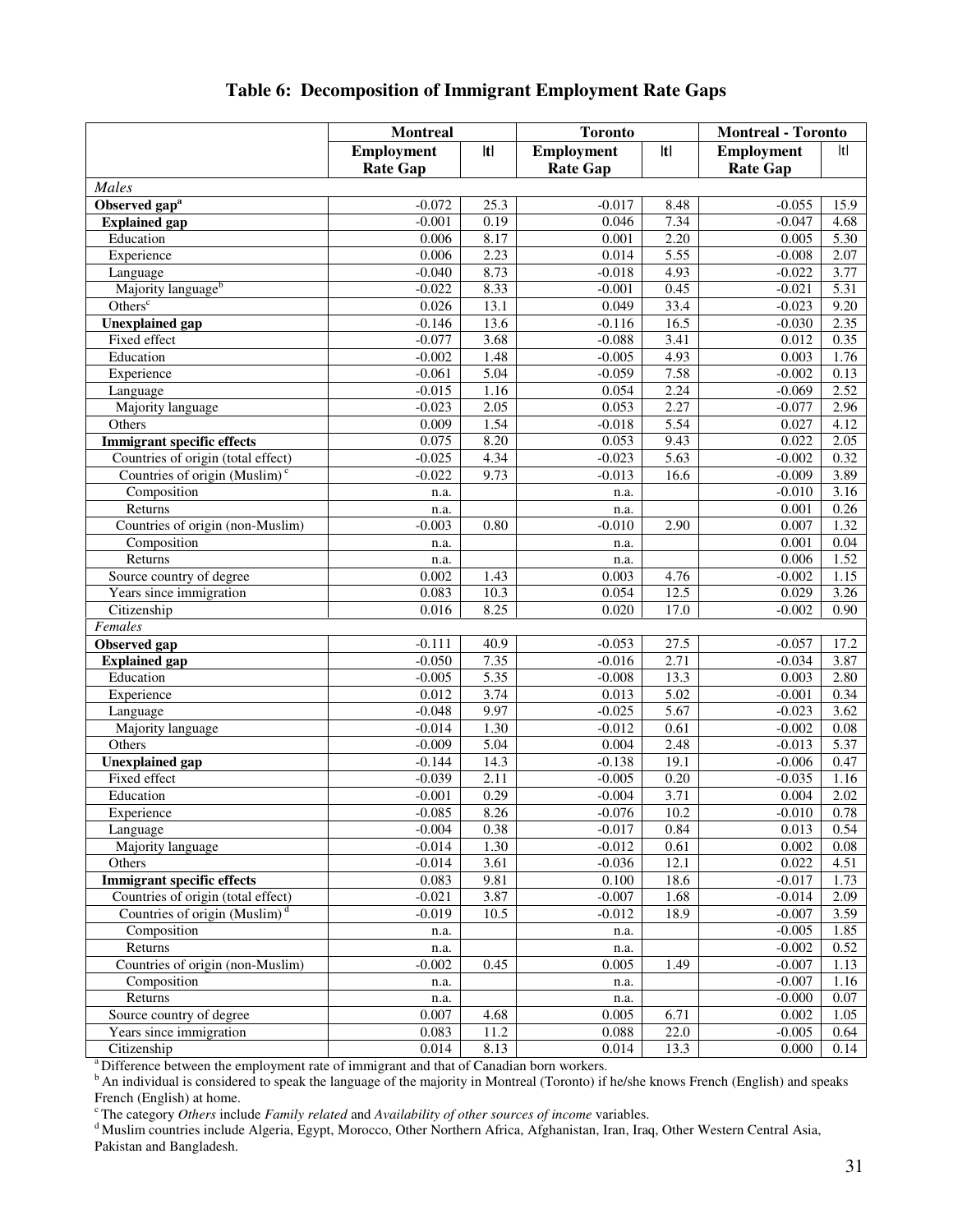## **APPENDIX B**

## **Table B1a: Linear Probability Regression Model Coefficients—Common Regressors<sup>a</sup>**

|                                                                              |          | <b>Males</b>                      |                   |       |          |           |                   | <b>Females</b> |                 |           |          |                   |                |           |          |                   |
|------------------------------------------------------------------------------|----------|-----------------------------------|-------------------|-------|----------|-----------|-------------------|----------------|-----------------|-----------|----------|-------------------|----------------|-----------|----------|-------------------|
|                                                                              |          | <b>Montreal</b><br><b>Toronto</b> |                   |       |          |           |                   |                | <b>Montreal</b> |           |          |                   | <b>Toronto</b> |           |          |                   |
|                                                                              |          | Can. Born                         | <b>Immigrants</b> |       |          | Can. Born | <b>Immigrants</b> |                |                 | Can. Born |          | <b>Immigrants</b> |                | Can. Born |          | <b>Immigrants</b> |
|                                                                              | Coef.    | Itl                               | Coef.             | ltl   | Coef.    | Itl       | Coef.             | t              | Coef.           | t         | Coef.    | ltl               | Coef.          | ltl       | Coef.    | ltl               |
| Constant                                                                     | 0.191    | 17.87                             | 0.158             | 7.67  | 0.249    | 52.19     | 0.183             | 15.16          | 0.149           | 16.78     | 0.049    | 2.52              | 0.237          | 47.76     | 0.077    | 6.86              |
| (Potential) Experience <sup>b</sup>                                          | 0.032    | 54.33                             | 0.022             | 23.88 | 0.036    | 53.70     | 0.028             | 52.90          | 0.037           | 84.07     | 0.025    | 29.82             | 0.04           | 80.51     | 0.031    | 62.83             |
| (Potential) Experience <sup>2</sup> /100                                     | $-0.075$ | 63.62                             | $-0.049$          | 27.28 | $-0.077$ | 76.56     | $-0.060$          | 57.61          | $-0.087$        | 95.75     | $-0.060$ | 33.98             | $-0.09$        | 84.10     | $-0.069$ | 68.70             |
| Education (Reference category:                                               |          | H.S. certificate)                 |                   |       |          |           |                   |                |                 |           |          |                   |                |           |          |                   |
| No certificate                                                               | $-0.087$ | 20.55                             | $-0.027$          | 3.15  | $-0.088$ | 20.06     | $-0.039$          | 8.33           | $-0.139$        | 33.81     | $-0.051$ | 6.95              | $-0.097$       | 19.31     | $-0.065$ | 15.4              |
| College/Trade certificate                                                    | 0.015    | 4.68                              | 0.036             | 4.70  | 0.053    | 15.31     | 0.067             | 16.24          | 0.027           | 8.35      | 0.055    | 7.64              | 0.051          | 13.89     | 0.064    | 16.28             |
| Univ. diploma/certificate                                                    | 0.037    | 6.17                              | 0.052             | 4.73  | 0.045    | 6.96      | 0.073             | 12.55          | 0.078           | 14.38     | 0.090    | 8.73              | 0.053          | 7.92      | 0.082    | 15.15             |
| Bachelor's degree                                                            | 0.070    | 17.46                             | 0.071             | 8.43  | 0.081    | 22.91     | 0.101             | 22.82          | 0.084           | 21.70     | 0.099    | 12.09             | 0.079          | 21.27     | 0.115    | 26.76             |
| Masters or Ph.D                                                              | 0.053    | 8.93                              | 0.088             | 9.18  | 0.071    | 13.38     | 0.108             | 19.65          | 0.075           | 12.07     | 0.119    | 11.45             | 0.101          | 16.77     | 0.137    | 23.05             |
| Knowledge of official languages (Reference category: English only)           |          |                                   |                   |       |          |           |                   |                |                 |           |          |                   |                |           |          |                   |
| French only                                                                  | 0.073    | 8.37                              | $-0.004$          | 0.39  | 0.07     | 1.03      | $-0.189$          | 3.56           | 0.047           | 5.49      | 0.004    | 0.52              | $-0.085$       | 1.46      | $-0.091$ | 2.48              |
| English and French                                                           | 0.097    | 11.66                             | 0.059             | 7.35  | $-0.011$ | 2.63      | $-0.011$          | 1.83           | 0.088           | 10.78     | 0.074    | 10.11             | $-0.011$       | 2.93      | 0.004    | 0.78              |
| None                                                                         | $-0.118$ | 2.29                              | $-0.096$          | 5.28  | $-0.146$ | 3.37      | $-0.101$          | 12.23          | $-0.043$        | 0.78      | $-0.045$ | 3.98              | $-0.134$       | 2.64      | $-0.088$ | 16.01             |
| Languages spoken at home <sup>b</sup> (Reference category:                   |          |                                   | English)          |       |          |           |                   |                |                 |           |          |                   |                |           |          |                   |
| French                                                                       | 0.018    | 5.06                              | $-0.005$          | 0.55  | 0.019    | 1.21      | 0.019             | 0.85           | 0.047           | 12.54     | $-0.004$ | 0.41              | 0.016          | 1.09      | 0.029    | 1.37              |
| Other                                                                        | $-0.030$ | 3.22                              | $-0.040$          | 5.19  | $-0.027$ | 3.81      | $-0.032$          | 9.74           | $-0.017$        | 1.82      | $-0.036$ | 4.64              | $-0.036$       | 4.91      | $-0.049$ | 14.9              |
| Family related variables (reference categories: not married and no children) |          |                                   |                   |       |          |           |                   |                |                 |           |          |                   |                |           |          |                   |
| % Married                                                                    | 0.151    | 43.06                             | 0.124             | 18.03 | 0.143    | 39.5      | 0.117             | 27.83          | 0.035           | 11.73     | 0.034    | 6.06              | 0.025          | 7.25      | 0.017    | 5.23              |
| % Children age $<$ 2                                                         | 0.030    | 5.12                              | $-0.017$          | 1.66  | 0.048    | 8.74      | 0.028             | 4.64           | $-0.320$        | 56.11     | $-0.232$ | 26.64             | $-0.361$       | 60.64     | $-0.272$ | 51.73             |
| % Children age 2 to 15                                                       | 0.048    | 12.62                             | 0.012             | 1.69  | 0.035    | 9.12      | 0.010             | 2.39           | $-0.096$        | 25.75     | $-0.089$ | 13.23             | $-0.170$       | 42.05     | $-0.098$ | 25.82             |
| % Children age 15+                                                           | 0.100    | 20.32                             | 0.067             | 8.02  | 0.067    | 13.38     | 0.031             | 7.29           | 0.030           | 6.67      | 0.031    | 4.16              | $-0.031$       | 6.16      | 0.004    | 0.97              |
| Attend school                                                                | $-0.188$ | 47.97                             | $-0.192$          | 28.31 | $-0.209$ | 53.54     | $-0.152$          | 35.79          | $-0.170$        | 46.8      | $-0.148$ | 23.64             | $-0.190$       | 48.23     | $-0.122$ | 32.17             |
| Other income/100                                                             | $-0.039$ | 4.22                              | $-0.037$          | 5.05  | $-0.008$ | 6.71      | $-0.005$          | 1.74           | $-0.041$        | 12.59     | $-0.024$ | 5.79              | $-0.016$       | 9.38      | $-0.009$ | 4.52              |

a The independent variable is a dichotomous variable that take the value of 1 if the individual is employed full-time full-year and 0 otherwise.

<sup>b</sup> Potential experience is defined as  $(Age - 18)$ .<br><sup>b</sup> See data description in Appendix A.